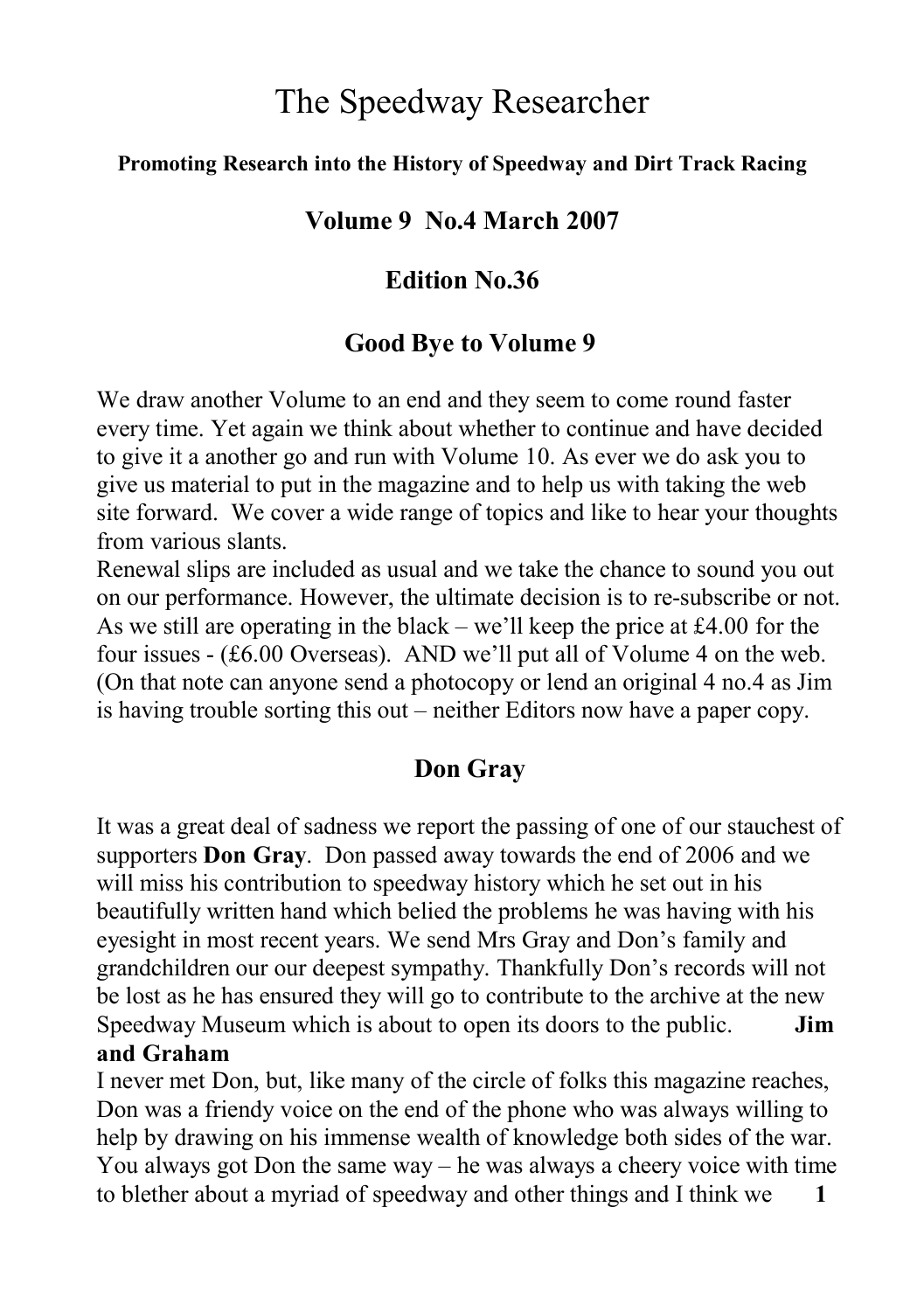often set the world to right by the time we'd finished. I now regret not visiting Don when I was down in the area for a family funeral – there was always tomorrow – a tomorrow which sadly hasn't come. My geography had Waterbeach well away from Cambridge and all too late I realised Don wasn't so far away and, if I'd planned ahead – I could have called in. I recall one of our last blethers – we talked about the problems with his eyesight and I felt I put my foot in it at every twist and turn – you know those types of conversations. I phoned back to apologise for my crassness and he said not to worry – his eyes had never been 20/20 – not even when he was a fighter pilot during the war. He laughed saying very modestly that it was his relatively poor eyesight that led him to flying – he'd wanted a ground based job but his eyesight wasn't good enough for that. I will miss Don, his cheery voice, his love of speedway, his never ending willingness to talk speedway, his readiness to pass on information, his readiness to pen articles, but I won't forget him. **Jim Henry**

### **Morley**

**Bob Ozanne**, dare I call him Mr Pre-War Speedway for all his hard work immersed in this era?, has passed on some details of a venture at a place called Morley in Leeds which may be referred to as a dirt track in the pioneer days. Despite being called Morley Speedway this was a dirt track yes, speedway style dirt track it was not. In modern parlance it would probably be called a moto cross track.

The track was located in an old quarry and the dirt surface was loose earth rather than the speedway cinders or shale. The track had a part known as the "T.T. Section" where the bikes negotiated steep hills and tight corners. Contemporary photographs published in the Yorkshire Evening News shows the riding up a steep hill and angling their bikes over into a sharp bend. Men who would emerge as stars of the speedways appeared at Morley and circuit records were held by Eric Langton and his brother Oliver also raced at the Leeds venue.

The races featured both solos and sidecars and the latter occasioned a court case after a member of the crowd had fallen and broken his wrist. He didn't just fall, he was a member of the crowd who, like those round him, scattered to avoid a sidecar crew heading straight for them after a big slide had diverted them from the others racing round the fenceless track.

The unfortunate was not injured by the machine, which, after its detour, continued on its merry way. He had been pushed over by others in the **2** scramble to get away.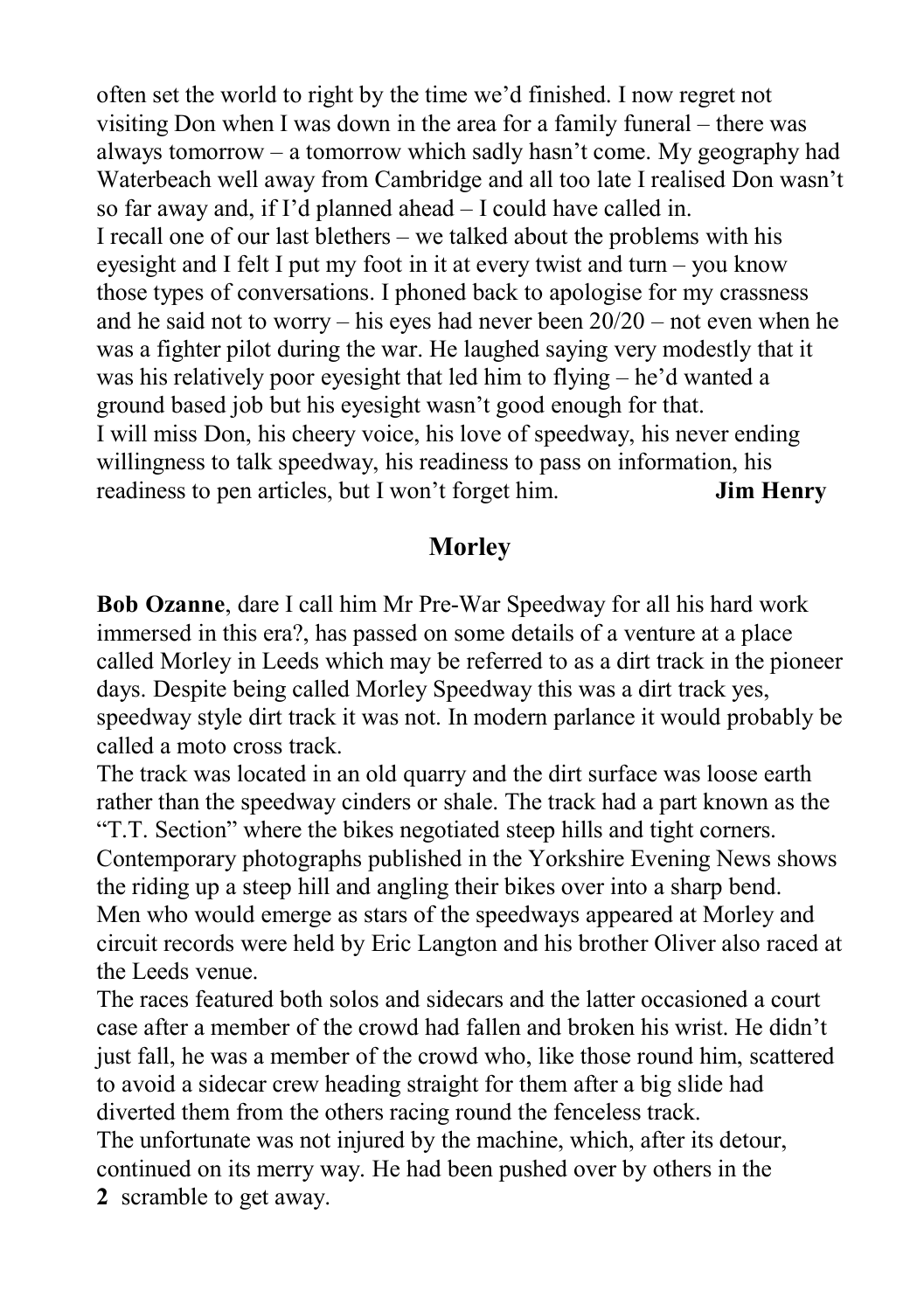The man received nothing as the court ruled that there was no case to answer as the safety standards for this new sport were not yet clear and the management had made it plain to all spectators that they attended at their own risk. (How times have changed!!!)

### **Sneaky Visit South**

Thanks to **Ian Sommerville** I was able to travel to Ryton in Dunsmore for the Autumn auction event. I was a bit of the spur of the moment to be honest, but, with the full knowledge I was bloody mad in the head for forsaking my bed in Edinburgh at 1.30am, I drove to Linlithgow to meet up with Ian. We drove to Hamilton to collect Alan Watt and then on to Coventry with a breakfast at dawn stop in some fantastic monstrosity of modernity in roadside services .

It was great to put a few faces to voices and look at the piles of raw data – sorry programmes – changing hands off the stalls and at the auction. I'm sorry if – like Vic Butcher – I missed speaking to you.

Now I've recced the place I am keen to press on with a get together. I have spoken to **Nick Barber** about the possibility of piggy backing his event and he was not phased by the idea. Maybe we can do something in 2007? **Jim Henry**

#### **Publications**

**Homes of British Speedway** by John Jarvis & Robert Bamford – Pub: Tempus Publishing Ltd, The Mill, Brimscombe Port, Stroud, Gloucs. GL5 2QG @ £18.99 + P & P

Many subscribers will have bought the original volume of this weighty tome when it first came out  $2/3$  years ago – the product of many years research on speedway sites in Britain by John Jarvis, the foremost authority on the subject. This is an update taking into account new research, new track sites, and lots of new information about those tracks included in the first edition. As usual the book is liberally sprinkled with track photographs, many being of sites long gone so providing an invaluable historical record for researchers of the sport and local history. This is the definitive A-Z of places where speedway has been known to have taken place. Track lengths, years of operation, team and league information, training tracks, ice speedway as well as a potted history of teams that have ridden those tracks – all in one volume. Can't recommend it highly enough for speedway historians and researchers – it will surprise many speedway fans with details of local tracks that they **3**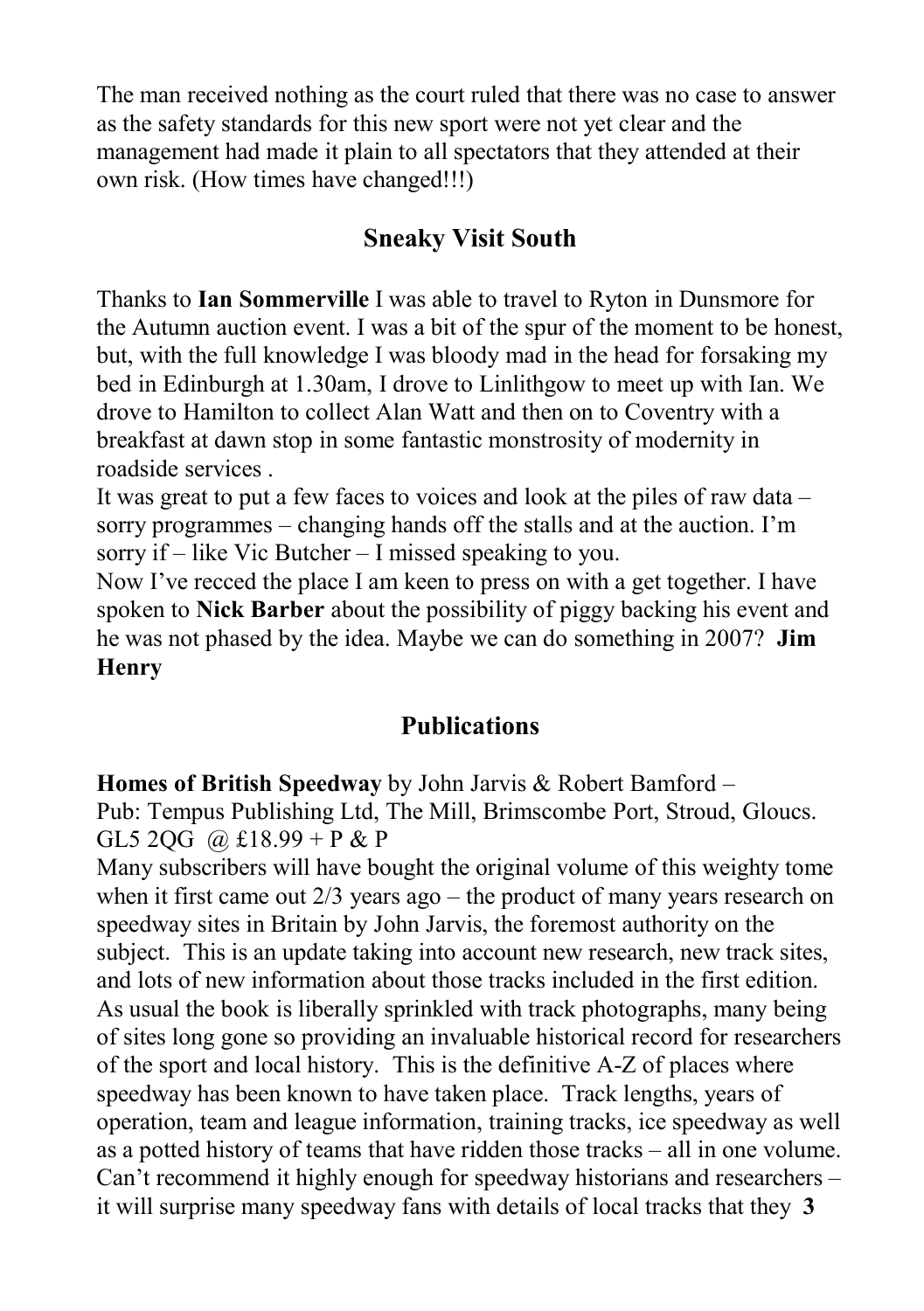never knew operated from the earliest years of the sport. We at the Speedway Researcher hope that it will stimulate readers to get out into their local libraries to search out new facts and information about their local tracks.

**75 Years of Eastbourne Speedway** by Norman Jacobs & Ken Burnett – Pub: Tempus Publishing Ltd, The Mill, Brimscombe Port, Stroud, Gloucs. GL5 2OG @ £14.99 + P & P

Norman has become one of the most prolific authors in the Tempus library of speedway histories both regional and track histories in southern England and this is a welcome addition to that growing body of speedway research that Tempus have facilitated. This Eastbourne history, co-authored with his friend Ken Burnett, marks the team's diamond anniversary of providing speedway at the same Arlington track.

This is a decade by decade history of speedway at the south-coast track from 1929 up to 2006 and what is particularly noticeable is the range of team and rider photographs, most strikingly one taken at the opening meeting on  $5<sup>th</sup>$ August 1929.

The second world war saw the demise of the Arlingtom site and during the war was occupied by the Canadian Army. I liked the comment in this book that in 1946 "Before speedway could resume at Arlington after the Second World War, the track didn't only have to be relaid – it had to be found! The stadium was under six feet of thistles, rubble and muck"

There have been other potted histories of Eastbourne and this adds another layer to our knowledge about Arlington and the Eagles so is a well written and welcomed addition.

**Wembley Speedway: The Pre-War Years** by Norman Jacobs & Peter Lipscombe – Pub: Tempus Publishing Ltd, The Mill, Brimscombe Port, Stroud, Gloucs. GL5 2OG @  $£14.99 + P & P$ 

I have always found it surprising that a detailed history of Wembley Speedway has never been written before. True there have been Supporters' Handbooks, magazines and pamphlets produced about Wembley throughout its history as, given the level of support the London track pulled into the Empire Stadium, there was a ready audience for team and track publications. Johnny Hoskins was involved with Wembley in the pre-war years along with team owner, Sir Arthur Elvin, famously known as "Mr Wembley". Wembley were the glamour team in those early days of the sport and the famous old stadium was recognised around the world as the home of the sport, hosting individual events, including the World Championship Final. The Wembley team that rode in the pre war Southern League and later **4** National League won three league titles in the early 1930s and were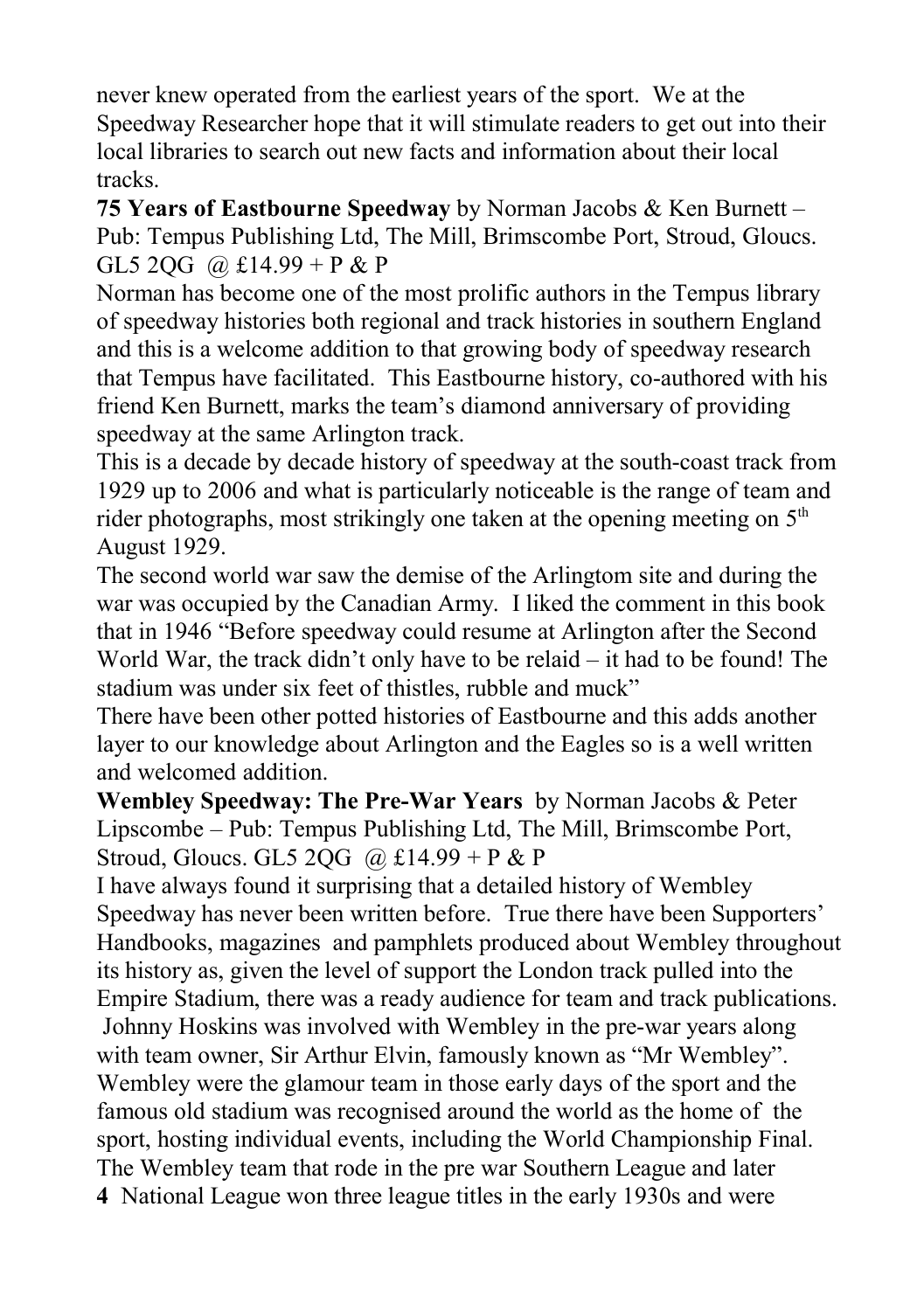runners –up a number of times. They were always the team to beat especially when racing against their London rivals and Belle Vue. This book covers the Wembley speedway team history from its 1929 roots up to the outbreak of war in 1939. It's a good read about the activities of the team, its riders, its results and a whole range of other activities that surrounded the glamour team of the sport before the war. There are also potted biographies of five Wembley Greats: Colin Watson, Wally Kilmister, Ginger Lees, Frank Charles & Lionel Van Praag.

This is a most welcome new addition that fills a gap in the team/track library of research into speedway in Britain and I hope to see a second post-war book soon to complete the Wembley story. **Reviews by Graham Fraser**

# **CLAPTON 1932 Part 1**

**Alan Bates** from Folkestone tells us a bit more about this hazy London venue.

When interest in speedway was on the decline at Southampton's Bannister Court in April to May 1932, the then management team of Jimmy Baxter, Tom Bradbury-Pratt and Charle Knott relocated to Lea Bridge and re-named the team Clapton. The riders that moved were: Jack and Norman Parker, Wally Lloyd, Roy Barrowclough, Billy Dallison, Phil Bishop and Alf Foulds.

At the time of the move, Southampton were lying seventh out of the ten teams who competed in the National Association Trophy League, with only three wins from eleven matches.

Their first match under the name of Clapton was at home to Stamford Bridge on June  $1<sup>st</sup>$  and they couldn't have got off to a worse start, as Jack Parker fell in heat 1 and they went  $2 - 10$  down after two races. Jack won his other two heats and brother Norman top scored with 7 as they went down  $22 - 31$ . The following Wednesday they were at home again and despite a maximum from Jack Parker they only won one heat and lost 25 – 29 against Coventry. It was very much a surprise the very next evening when they travelled to Coventry and won after a very tight match when five of the nine heats were shared. Norman Parker was top for Clapton as they won  $31 - 23$ . 10,000 turned up at Lea Bridge on June  $15<sup>th</sup>$  as Clapton demolished Plymouth by 37 – 16. Norman Parker won all his races and brother Jack and Ernie Rickman were unbeaten by an opponent. The following Tuesday however they were trounced at West Ham by 34 – 17 after only trailing 10 **5** – 11 after four heats. Jack Parker was Clapton's only neat winner with two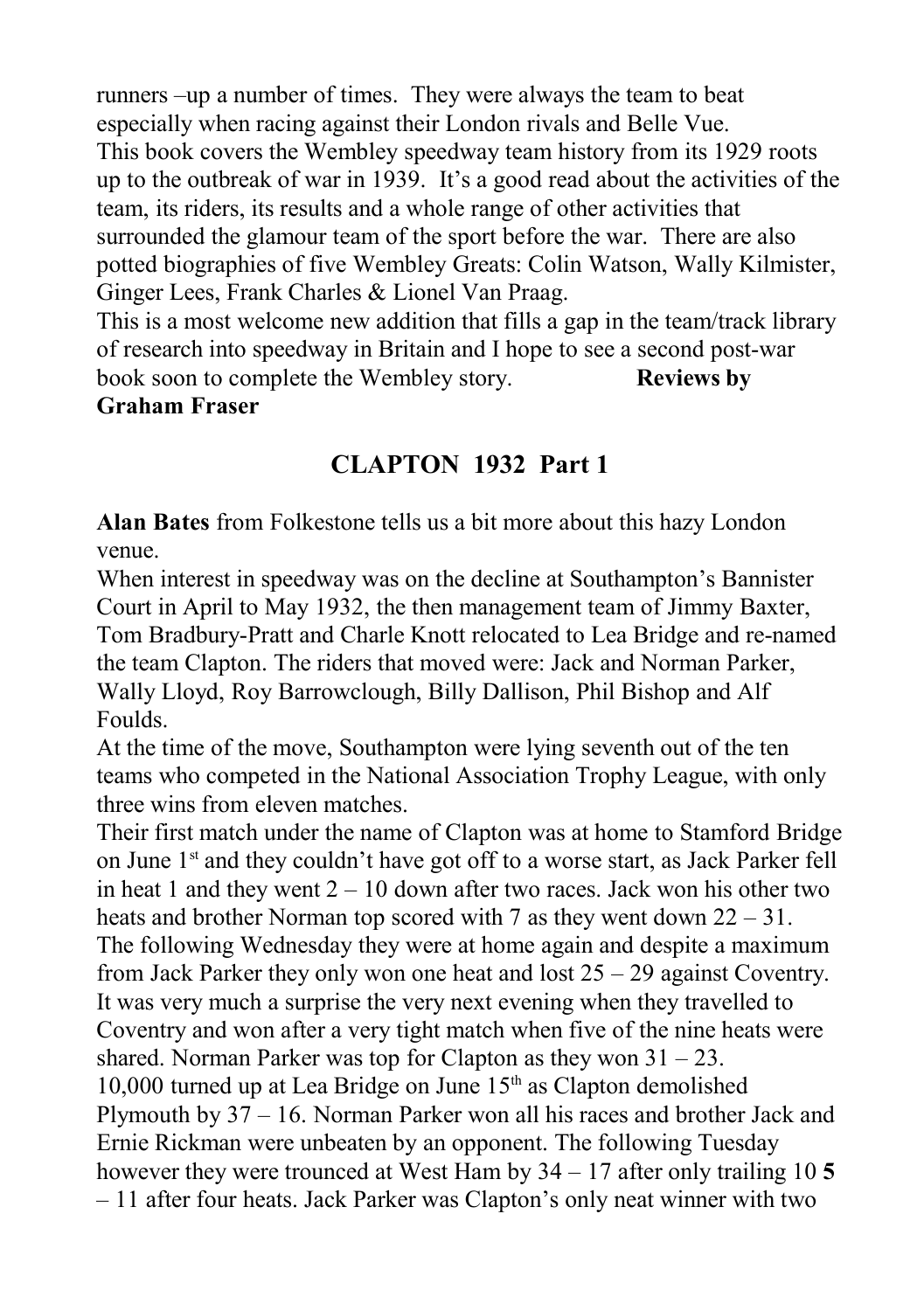first places.

After losing  $23 - 31$  at home to West Ham in a challenge match on June  $22<sup>nd</sup>$ they were again beaten away, losing  $19 - 33$  at Wimbledon who had Vic Huxley and Dicky Case in maximum form.

On June 29<sup>th</sup> Clapton completed their league fixtures for the first part of the season by losing at home to Crystal Palace by  $22 - 32$ . Nobby Key got the lot for the Palace as Clapton could only supply two heat winners. Clapton finished  $7<sup>th</sup>$  out of 10 in the League after gathering 10 points.

The League was won by Stamford Bridge with 16 wins from 18 fixtures. Next on the agenda was the National Trophy first round matches with Plymouth. In the first leg in Devon on July  $5<sup>th</sup>$  Clapton again showed their liking for the Deveon track by taking home a 6 points advantage by virtue of a 50 – 44 success. The Parker brothers scored 11 each as did home star Bert Spencer.

The following evening at Lea Bridge Clapton had an easy win by 57 – 35 to go through to the next round.

Another week on and another crowd of 10,000 saw Clapton go down again at home to West Ham, this time by  $21 - 31$  in a leagure fixture. Jack Parker won all his races but partner Phil Bishop fell twice. The next day July 14 th Clapton won the first heat  $4 - 2$  at Wembley but the Lions soon got into their stride and won convincingly by  $33 - 20$  as Ginger Lees helped himself to a maximum. Jack Parker was the best for Clapton with 8.

On July  $20<sup>th</sup>$  there was a good crowd of 12,000 for the London Cup first leg match against Crystal Palace. This meeting prodcued many falls and engine failures. The Clapton riders managed six falls and the Palace four as the visitors won by 48 – 42. Jack parker with a maximum 12 and Steve Langton on 10 were the pick of the home riders while Ron Johnson 10 and Tom Farndon 9 were the best for Palace. Clapton put up a good fight in the return leg three days later and were only 2 points behind after 7 heats. However, they fell away and went down 42 – 54. Ron Johnson bagged a maximum for the home side and best for Clapton were Wally Lloyd 11 and Jack Parker 8. To be coninued.

#### **AN EPIC DIRT TRACK TALE**

As we don't want anyone reading The Speedway Researcher to be offended, we took the liberty of editing **Ian's** verse. **Ian** was annoyed and wrote to us both saying it was all or nothing. Ian made the point that the words he uses **6** are not unheard in modern parlance and we must agree that is true. We therefore apologise to **Ian** for taking that liberty as we know the epic was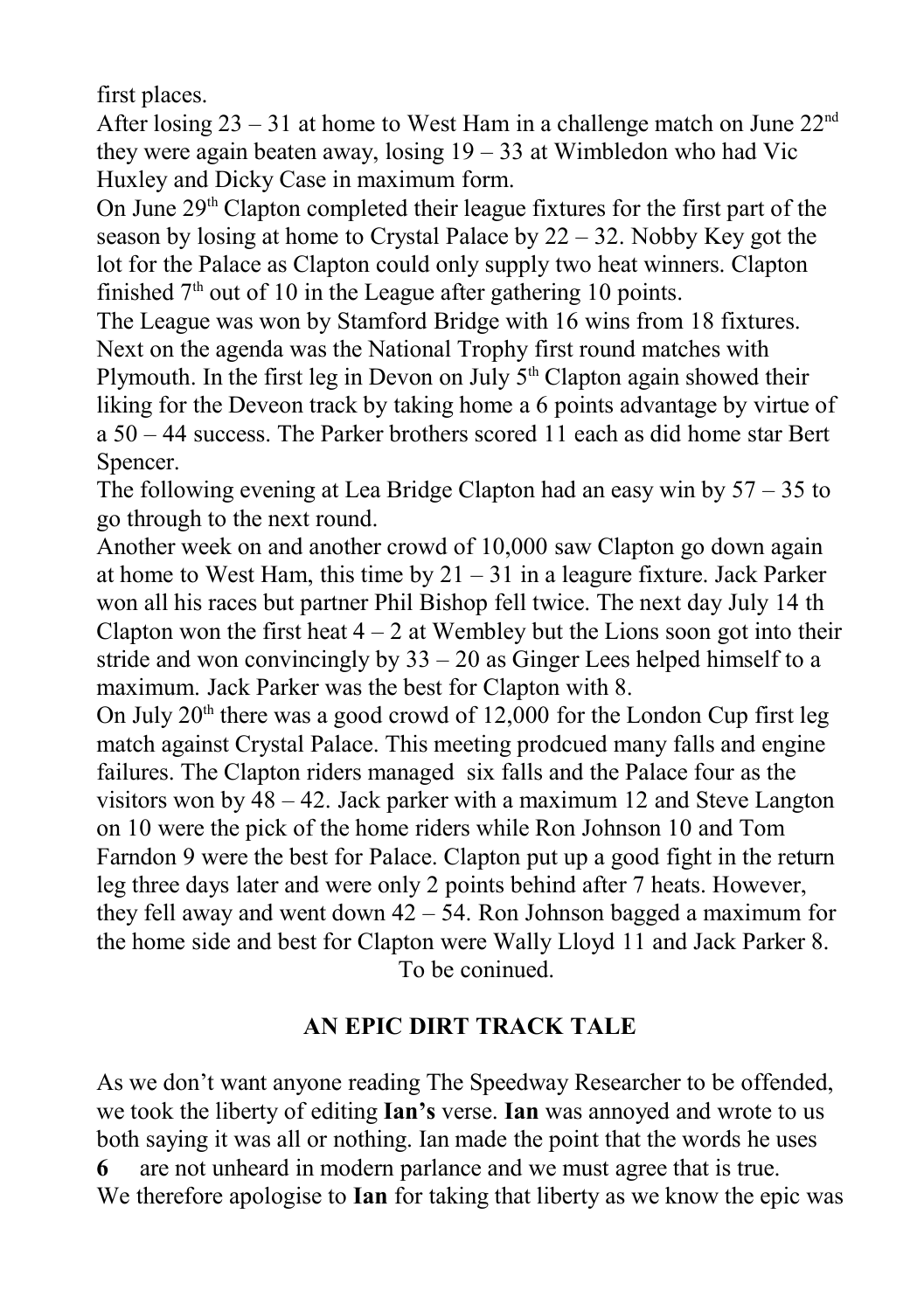written as a bit of fun and we would like to think that, whilst Ian has a dig or two at things and some folks along the way, at no time did **Ian** set out to offend anyone.

On balance we have decided to respect Ian's wishes and go on with the epic as we think it is a different look at the history of speedway in verse which reads easy. To paraphrase the late Magnus Magnusson, we've started so we'll finish. We can only emphasise that the epic was written, and should be read therefore, in the spirit of the fun and the 'tongue in cheek.' We will therefore continue his epic journey through speedway in verse as written in the source material. Editors

THE MACHINERY

The magic names, like Harley D,

Commerford, Scott and O.E.C

New Hudson, Norton or Sunbeam,

Calthorpe, Cotton, OK – Supreme.

Coventry Victors, James Vee Twins,

Zeniths, Enfelds, Indains,

Velocettes, Wallis's, B.S.A.s

Were just a few from the early days.

The pioneers of the Speedway game,

All loudly praised the Douglas name.

Crowds loved to hear its motor scream,

It really was a 'trailer's' dream!

Back then the tracks were inches deep,

Around the fence these bikes would sweep.

With plumes of cinders flying high,

Those low slung twins could bloody fly! But seasons passed, and tracks got slicker, And Rudges could be ridden quicker,

Foot forward styles were now in fashion, So Douggie riders got a thrashin'.

So ride a Rudge, and you'll be master

"Their four valve motors are much faster",

These were the words of the dirt track men,

(Yanks raced 'eight valves' in nineteen ten!) For two years Rudges ruled the track, But development was falling back. The 'four valve' guys would get a shock, From J.A.P., 'the new kid on the block!' **7** In thirty-one they brought it out,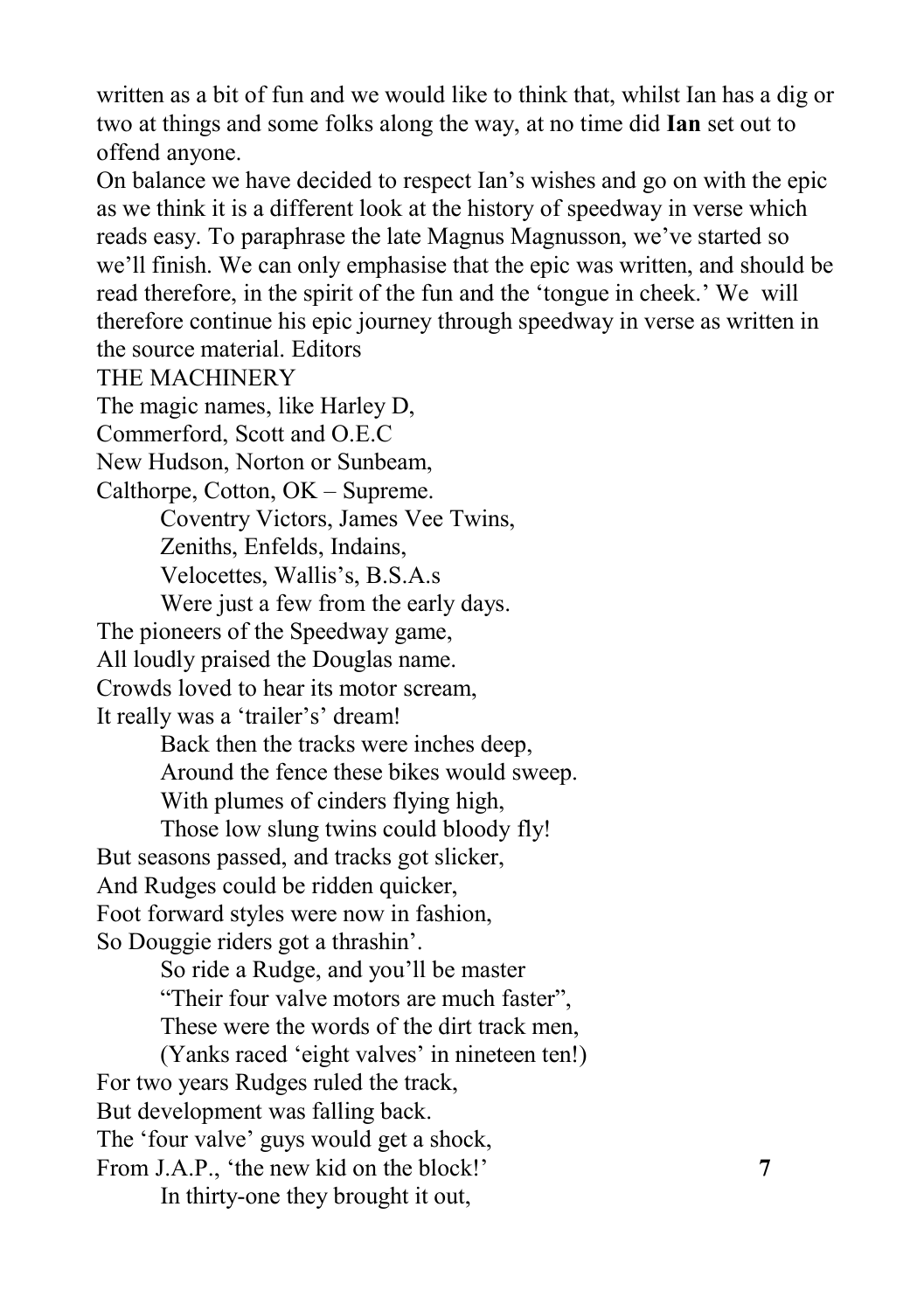"A sure-fire winner, there's no doubt!" That's what the riders had to say, The dirt track J.A.P. was here to stay. This motor, through its incarnations, With 'fours' and 'fives' and variations. Big valves and cams and such recourse, They upped its power to 'fifty horses'! But J.A.P., (No longer forward thinking), Its fortunes, were slowly sinking. Track domination could not last, The 'Czecho' boys were catching fast! A 'camshaft' motor sealed its fate The right direction (years too late!) And just like other British farces, They won, then sat back on their arses! 'Way back in nineteen sixty-four, We heard the ESOs start to roar. Eight thousand revs and oil-tight, They filled the riders with delight! But when you went to purchase it, They were as rare as rocking horse shit, The wait to get one drove you crackers, But 'Briggo' had you by the knackers! You greased his palm, with heaps of gold, But "wait your turn" you'd still be told. Division one boys got their gear, But you'd be told "come back next year.!" They didn't really have more 'poke' (Just a tidied J.A.P. with a shorter stroke) But unlike the J.A.P. that was a pain, These were so easy to maintain. Now ESO (Like those gone before) Made minor changes and no more. And just like J.A.P. (who they had bested) Sat back and on their Laurels rested! Their world beater had found fame But all they did was change their name. Their old design was getting tired. **8** And riders moaned "More power required. They said "two valves are not enough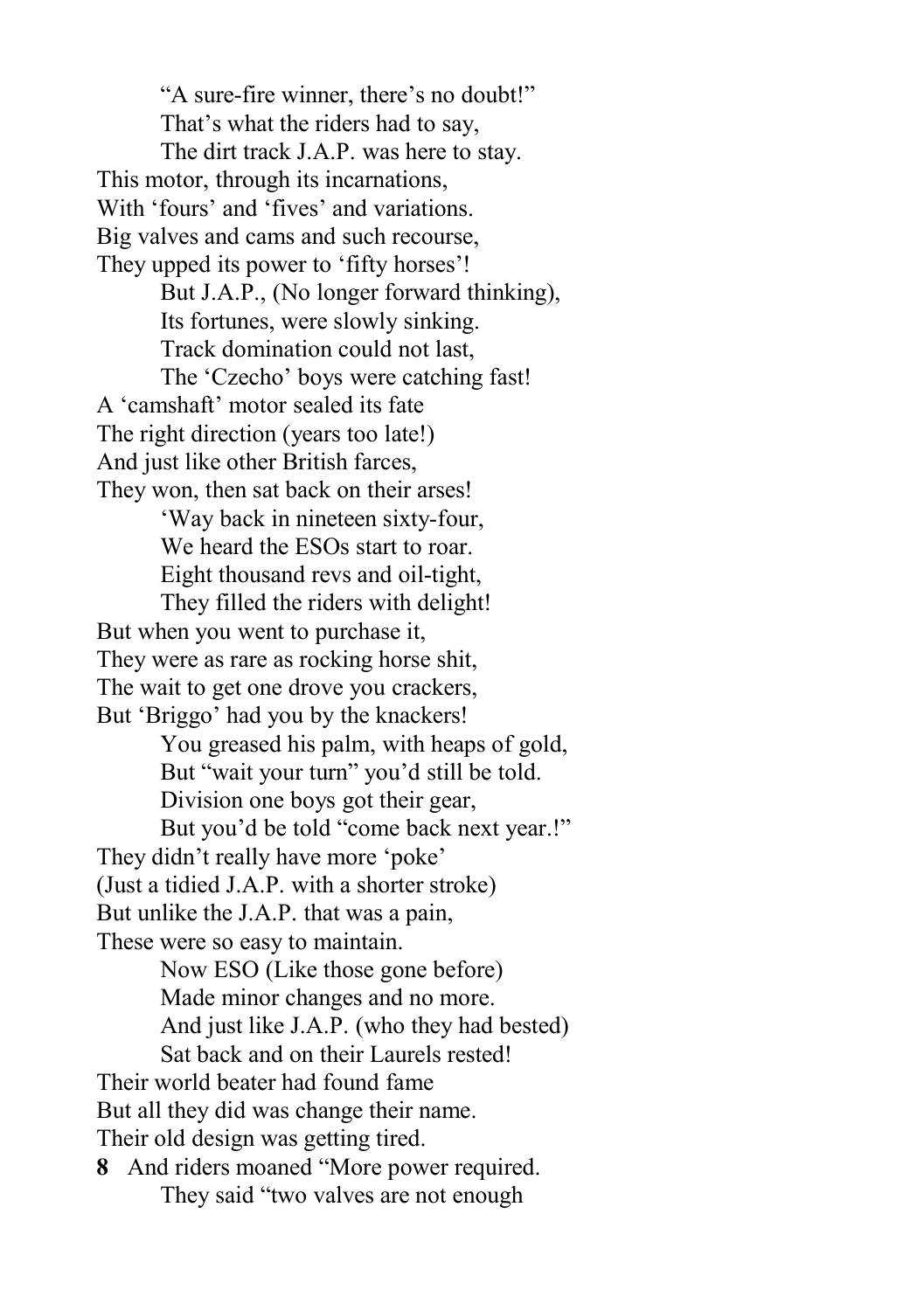Our JAWA's running out of puff." So Weslake said "I'll give you four" (Just like a Rudge in days of yore!) 'Conversions' came in seventy-six, With tuners out to 'get rich quick' Like 'Luckhursts', 'Rickssons', 'E.R.M's. These four valve tops were little gems Then they moved the cam upstairs Sometimes singly, (mostly pairs) With 'Godden', 'JAWA' or 'GM' In constant search of R.P.M. It really is a big mistake (twelve thousand revs and sevety 'brake'). More passing's wanted, not more speed, So 'bring back torque' to fill the need. THE IMPOSTER From Poland, what the hell is this? A bloody 'J.A.P.', cloned, called a 'FIS'. Or 'JOLI' from the land of dykes, Dutch fitted to their speedway bikes. Simandel's ESO was no botter He'd copied J.A.P. right to the letter But like the Brits he met his fate, Because he did not innovate. THE UNSUNG HEROS Behind closed doors these wizrds toil So often burning the midnight oil. They rebuild engines, ever better, Or make new frames that are trend setters. Now Harring, Allott, Godden, Street These tuning guys were hard to beat. Like 'Lattenhammers' great renown, But who the "F\*\*\* was 'Charlie Brown".? {^Charlie Brown, nom de plume of Giuseppe Marzotto of G.M. fame.} Or 'Mosley', 'Mitchell','Mattingly' (The top frame builders of their day.) Then 'JAWA' came and frames stagnated, Till 'Lay-downs,' 'Pinfold' advocated! But 'McEvoy' tried out this design **9** 'way back in nineteen-twenty-nine.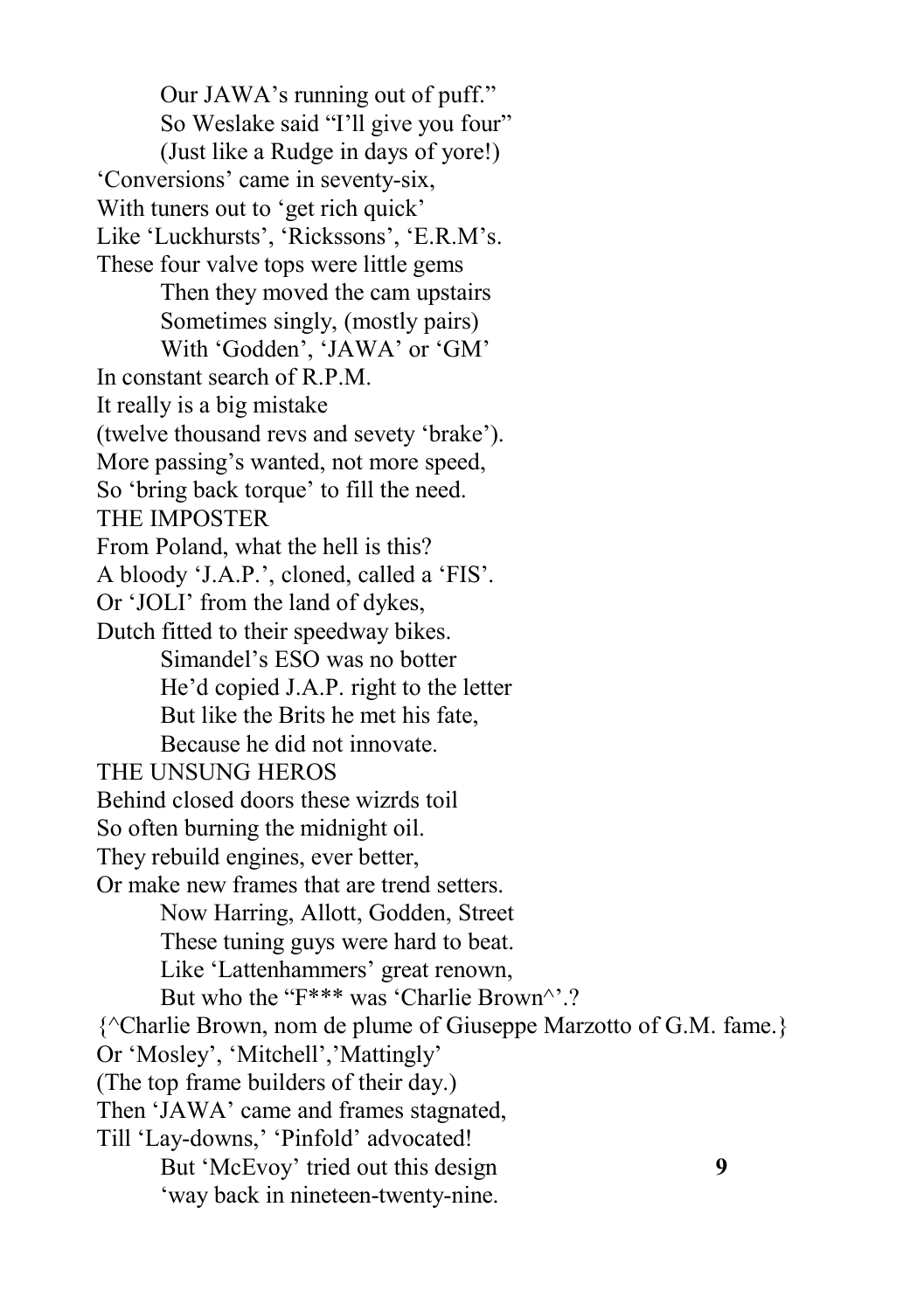When 'Pinfold' heard the air was blue, Saying "Jesus Christ is F\*\*\* all new? LIBERATED LADIES In twenty-nine, who was the first, To bring the sport a differrent twist? By introducing racing ladies, Who brought promoters, bigger, paydays! Fay Taylours name was up in lights, This brand new star, had scaled the heights Some thought that girls who raced were silly, But Fay broke records willy-nilly! The glamour girls had crossed the fende, They hoped to rise to prominence. A few of them became 'Top Billers', The rest, just pretty stocking fillers! Now the A.C.U. (To their disgrace), Forbade the dirt track girls to race The reason given still astounds, They stopped the show, 'on moral grounds!' If during racing they got hurt, Or lying sensless on the dirt The First Aid lads would be forbidden, To uncover parts, most times well hidden! This seemed a rather sordid reason, They'd raced uninjured for a season. I think a much more likley story, The girls were stealing too much glory. To be continued as Ian turns to look at other aspects of the sport.

### **Wally Higgs**

**Keith Farman**, the man who keeps alive the Yarmouth legend has sent us this interesting item about one time Bloater Wally Higgs. Keith advises that the Yarmouth programme gave Wally Higgs date of birth as July  $4<sup>th</sup>$  1923 but it semms that the Yarmouth manager had taken 7 years off as he was born in 1916.

**Keith** has copied the following email from a contact called Andrew in Australia who knows Wally.

**10** His (Wally's) birthdate was 4th July 1916. I met him on his 90th birthday and he was in fine form pretending to ride a speedway bike on the front drive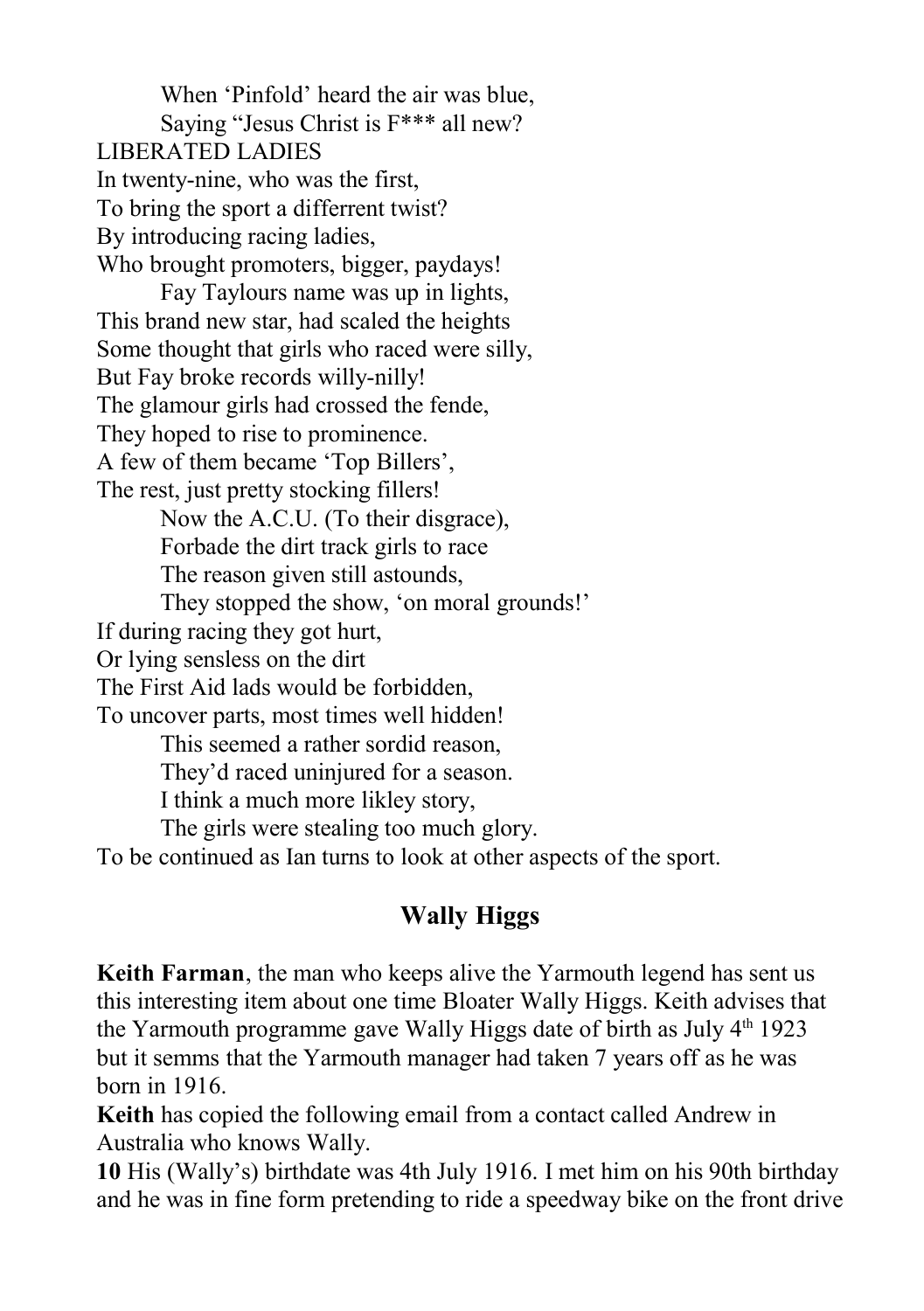of his 50,s house set among giant modern homes of the rich, in Halls Head, a Southern Perth suburb! His house was the only one built there in the 50,s.

He remembers his year at Yarmouth with affection and always talks about a family who looked after him and fed him well at a time when people were struggling after the war!

He is suffering a little from memory loss and will forget who he is talking to. He does however have a younger lady friend living with him. She was once a grasstrack passenger in the U.K.! She looks seventy something ! She is able to ask him questions so I will check up on your correspondence! Wally is very physically fit and still works at fixing childrens bicycles. He travels around in a seventies Mercedes and enjoys the cafe life neighbouring Mandurah has to offer.

He is better known here in Perth for his driving of the old TQ cars on the speedway here! When he turned to 4 wheels he really went well around Claremont, and he had his own auto paint shop and garage at the time.

# **Using Archives in Your Research**

**Liz Rees**, Tyne & Wear Archives Service has kindly penned this article about archives services.

For speedway researchers a recent find at Tyne & Wear Archives Service in Newcastle was able to confirm the existence of an early dirt track at Houghton-le-Spring. While pretty well everyone is aware of how libraries can help with research of any kind, far fewer people know about the rich resources of the network of archives and record offices that exist throughout England and Wales.

Mainly run by local authorities, record offices preserve a vast quantity of original documents, and they're all open and accessible to anyone who wants to use them. As well as the records of local authorities themselves, record offices and archives services hold records of central government functions operating locally (such as courts, coroners and the health service) and enormous numbers of private records donated or deposited by institutions, organisations, businesses or individuals.

Most users of these archives are pursuing personal heritage or family history, but the records can throw a light on almost every aspect of life in an area, sometimes as far back as the early middle ages, although most records will date from the  $19<sup>th</sup>$  and  $20<sup>th</sup>$  centuries. This article mentions just some of 11 the resources that may be available for research into sport, and speedway in particular.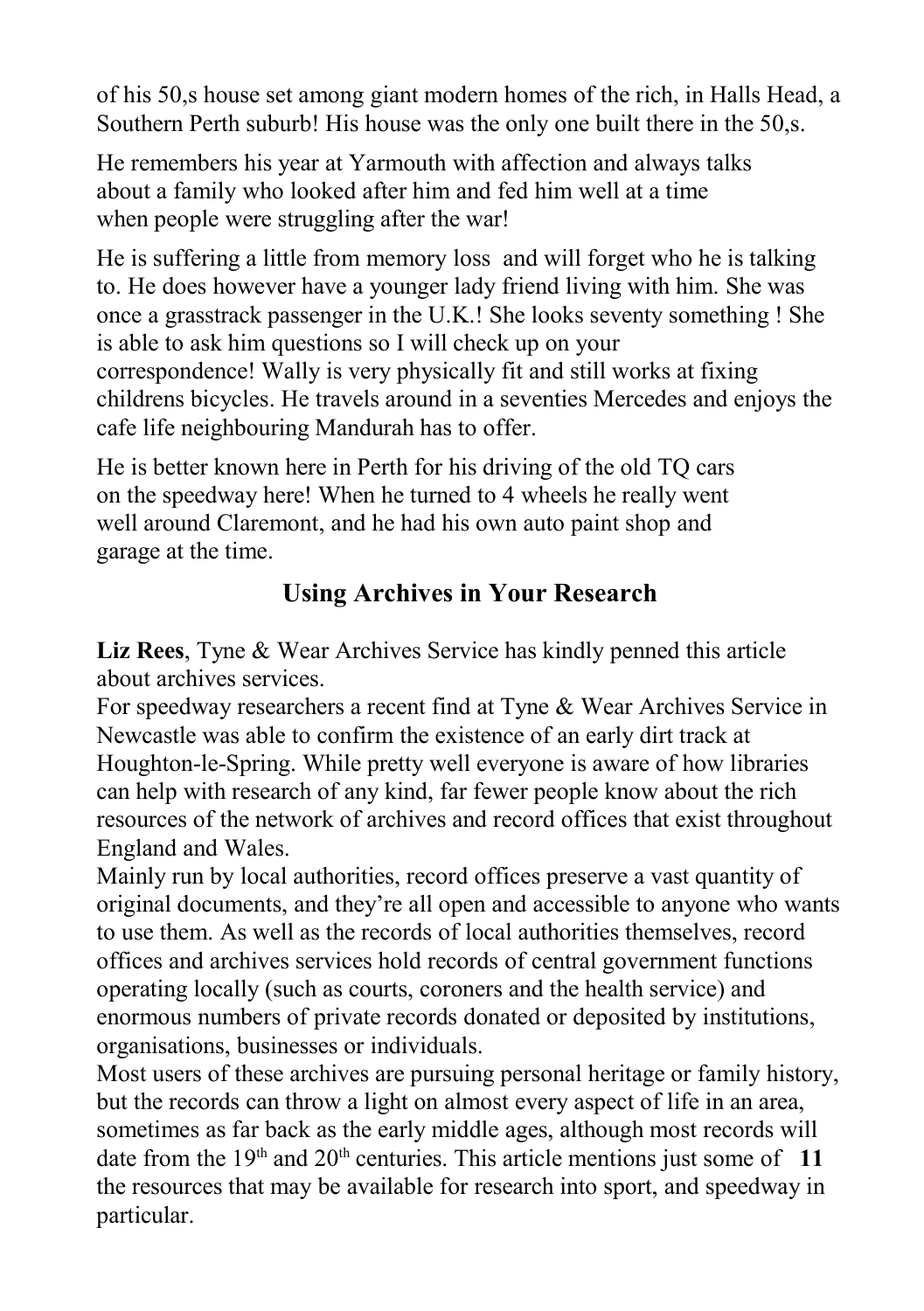The obvious first source is the records of clubs themselves. Availability of these will depend on someone having had the foresight to deposit them with the record office for future preservation, but records of motor clubs are held by Cheshire and Chester Archives, Cumbria Record Office, Walsall Local History Centre and Lewisham Archives and Local Studies, amongst others. Items relating to sporting events can also be found in the papers of individuals. Greater Manchester Record Office has the papers of George Drew, whose father and uncles were speedway riders in the early days of the sport, papers of Frank Douglas Smith, former mayor of Ilford, at Redbridge Archives and Local Studies, include an early copy of *Speedway News* from 1929, while the papers of Cynthia Mosley, wife of Oswald the fascist leader, at Birmingham University include a 1930 letter from one Agatha Beasley telling of her desire to become a speedway rider.

Local authority records can also be a mine of information. Many local authorities operated sporting venues themselves, or at least inspected and licensed them. So Brighton Borough Council (records at East Sussex Record Office) for example, had a Speedway Track Site Committee in the 1940s, while most others will have had general Leisure or Recreation committees that may contain useful information. There may also be legal papers in relation to licensing of tracks – for example Dudley Archives and Local Studies has papers relating to the licensing of Cradley Heath Greyhound Stadium for motor cycle racing in the 1940s.

Another well-used local source is building control plans, which in some areas may date back to the mid 19th century. These are plans deposited with the local council to obtain permission to build, and include many different kinds of structures such as grandstands, ticket booths etc as well as more typical buildings. Many thousands are preserved in archives throughout the country and can help to date building developments as well as providing illustrations of them.

Plans of sports grounds can also be found with records of architects' firms responsible for building them, and the records of companies operating sports venues may also be preserved. For example the records of Wembley Stadium Plc are at London Metropolitan Archives, and Hereford Race Course are at Herefordshire Record Office.

Some types of sporting operation were licensed by the local magistrates, particularly if alcohol was served, so records may survive alongside other court registers. Court records will also throw light on any criminal activities **14** associated with sporting venues such as illegal betting or pick-pocketing at large events. Records of local police forces may also illuminate this aspect of sporting events.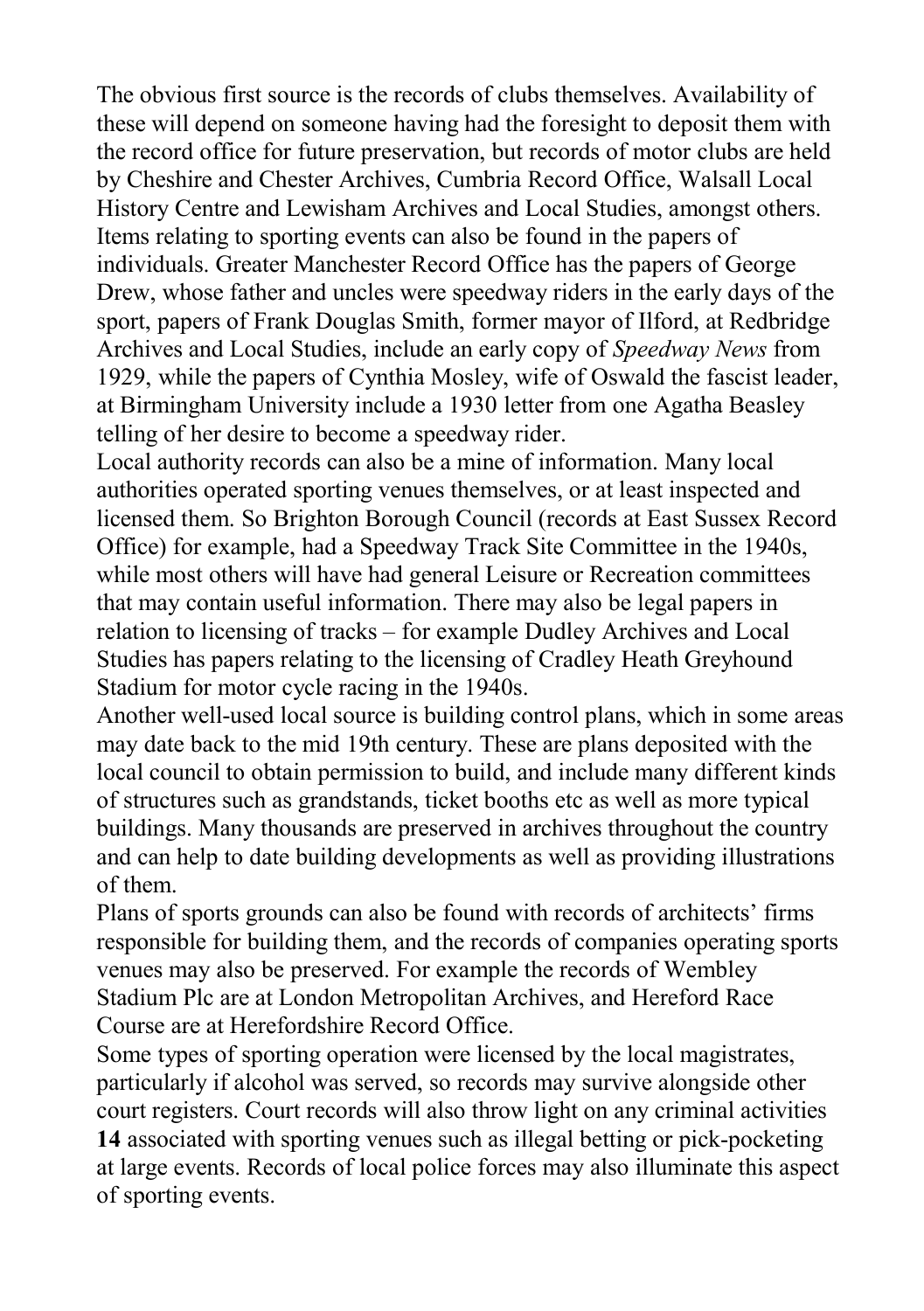With a basic idea of the types of records you might find, how do you go about getting access to them? A good place to start is the National Archives website [www.nationalarchives.gov.uk.](http://www.nationalarchives.gov.uk/) This not only contains information about the national archives themselves but has links to archives throughout the country. First ARCHON<http://www.nationalarchives.gov.uk/archon/> gives contact details for every archive in the country; secondly the National Register of Archives gives brief details of collections held in them at <http://www.nationalarchives.gov.uk/nra/>and last but not least you can search across the catalogues of many archives through the Access 2 Archives project, or A2A, at<http://www.a2a.org.uk/>or linked from the TNA site. If you can't find what you're looking for here check the websites of the individual record offices (links from ARCHON) as not all catalogues are included in A2A, but may be accessible from the office's own site. Remember too that most archives will have old catalogues that are not accessible online, so if you still draw a blank it's worth writing or e-mailing for information.

Not many actual documents are yet available online, so if you do find something of interest you'll probably need to visit the relevant office to see it. It's well worth looking at that office's website before making a visit to see if there are any special arrangements, such as advance booking or registration requirements. A widespread scheme is the County Archives Readers' Network (CARN), which gives you a ticket you can use at any member archive once you've registered at one. Registering is free of charge and all local authority archives are free to use.

Although relatively small numbers of people have discovered archives and record offices, surveys show those who have almost universally find them friendly and helpful places, so if you'd like to take your research a step beyond the library why not see if your local office can help? You may find yourself becoming a regular!

### **1928 London Transport Poster**

A request to London Transport's Museum for information about a card featuring a sketch showing dirt track action which is part of a London Transport poster reveals that the Museum can supply A4 copies of the poster for a fee of £2.50. Further contact indicates they have one other poster from 1929, copies of which can also be purchased.

Terry Stone has been browsing the London Transport Museum web site **15** and advises they have a photograph gallery which has a limited coverage of speedway. **Jim Henry**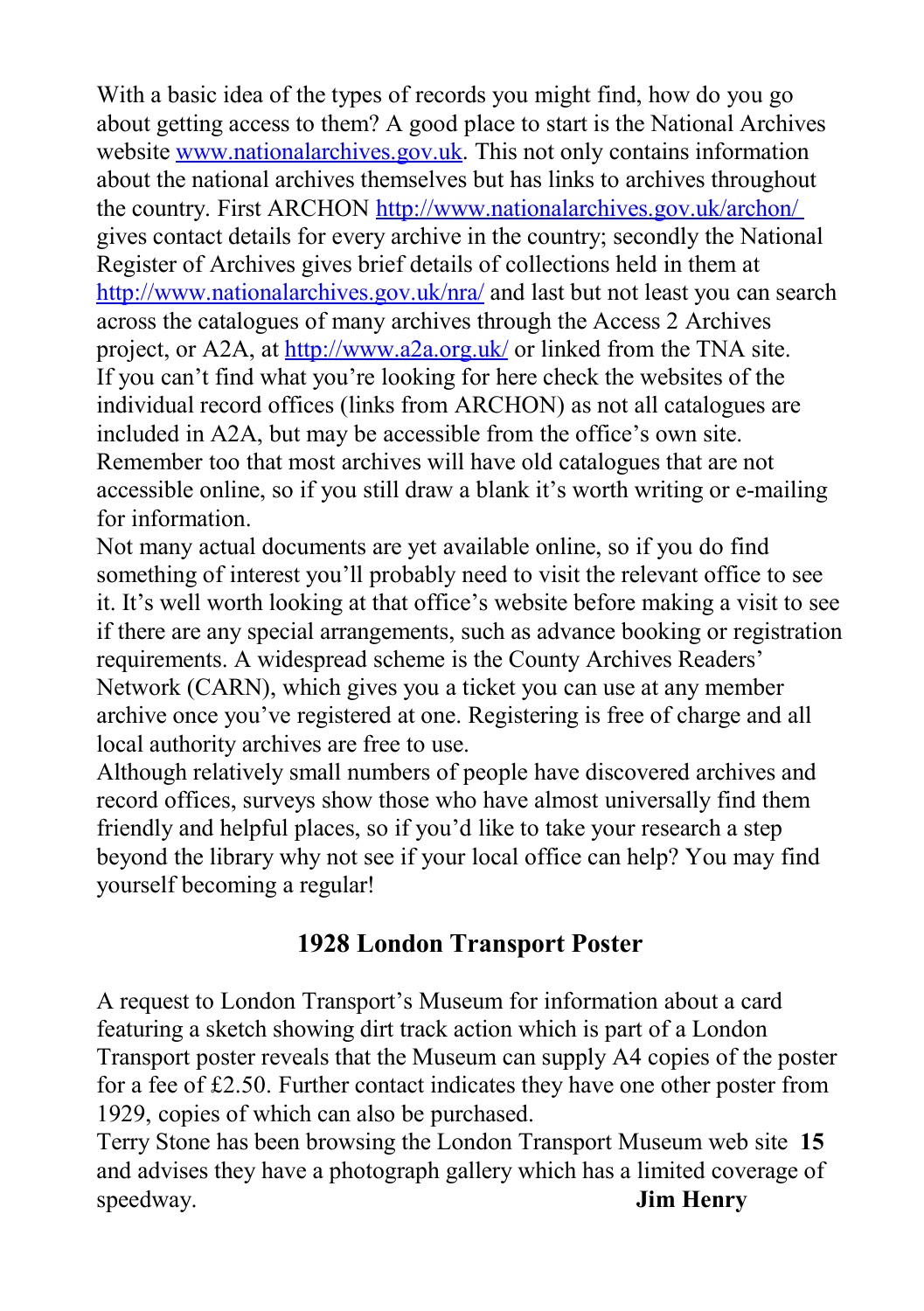### **Feed Back**

**John Jarvis**, author of "Homes of British Speedway" (Editions 1 and 2) passes on some information about "Hampton Court Speedway." John advises that the Hampton Court and District M.C.C. ran a "grass track" event at the horse racing track Hurst Park in 1927 and (23.10.)1929 in the aid of a local hospital. It was a quarter mile roped circuit in the centre paddock. John advises that Hurst Park was lost to a housing development in 1962 with the last race meeting on  $10<sup>th</sup>$  October of that year. John has not found any reference to the word "speedway" but if Colin Chubb can confirm the type of activity, John will add it to the venues in "Homes." John also noted the item about Les Blakebrough and mentions that the 500cc

final of the meeting staged on 18.6.1927 at Hurst Park was Les Blakebrough, shown in the local press as Blakeborough.

**Phil Hood** mentions he has come across a couple of references to Houghton-Le Spring which indicate meetings were staged on  $19<sup>th</sup>$  July and  $9<sup>th</sup>$  August 1930. The first report refers to "the new speedway on the racecourse, Houghton-Le Spring" organised by the Hetton Racing Club while the second refers to the Houghton-Le-Spring dirt track. References were made to standard machines and dirt track machines and one of the competitors was well known dirt track rider Bud Thompson.

Contact with Sunderland Libraries confirms that the events took place as they are recorded in the The Sunderland Echo.

More work on this one reveals that the Tyne and Weir Archive which is based in Gateshead has archives belonging to the Hetton Racing Club which was the organisation that owned the horse racing club. Anyone down Newcastle way who could have a dig around in this archive? **(Jim Henry)**

# **Can You Help?**

**John Dixon**, 5 Cavendish Road, Aylestone, Leicester, LE2 7G Tel: 0116 2247390 Email [john.dixon938@ntlworld.com](mailto:john.dixon938@ntlworld.com) is seeking information about the changes to helmet colours over the years. He has come across a programme showing the home riders using red and white and visitors using blue and yellow. John asks when red and blue and white and yellow/ yellow and black introduced. Does anyone have the time to track the progress of **16** helemet colours and do an article on this topic? (Eds)

**Colin Parker**, 59 Clinton Lane, Kenilworth, Warwickshire, W8 1AS Tel: 01926 854852 has sent in photocopies of two postcards he has acquired. The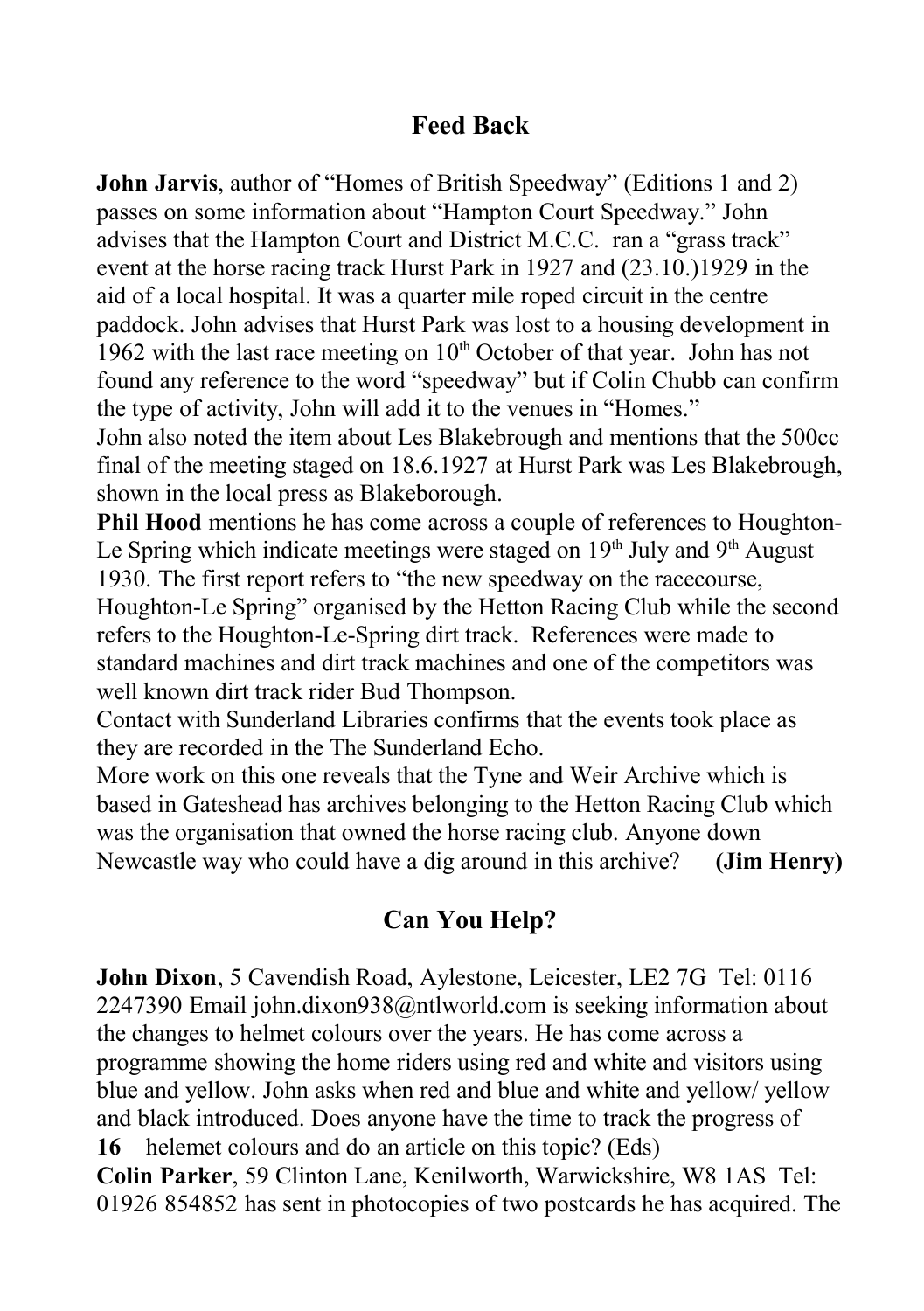cards show (No.3) Bert Jones and (No.6) Harry Lewis each seated on their machines. Colin thinks Harry Lewis was an Aussie known as Tiger who moved from Leeds to Wimbledon in 1932 tho' possibly attached to West Ham. Tiger was allocated to Coventry in June 1933 by the SCB but he only managed a few meetings at reserve plus some second half outings. Colin notes that Tiger captained the Brandon Riders Club team in a match against The Rest winning a copule of races in his team's  $37 - 25$  victory. Colin thinks the cards date to the time when Jones and Lewis rode for Southampton in 1936 and wonders if anyone can confirm this. (JH adds there were two men called Harry Lewis. The other rode in the pioneer days of 1928 but packed in the dirt tracks to go off to work in a tea plantation in Assam. )

#### **Welcome Brummies**

Judging by recent photos in the Speedway Star I think we can safely welcome back the Birmingham Brummies to the fold. The sport is moving back into the home of the Brummies but in a much more plush looking stadium than in former days. The photos put me in mind of Powderhall with longish straights and tight bends, but, if so, it will create some good speedway in good a good quality arena. (Maybe my view of the photos is just nostalgia.) The Perry Barr area venue is set to come back yet again and it must be hoped it sparks of renewed interest in the Midlands. Brummies, Heathens? plus an equivalent of Tamworth? **Jim Henry**

#### **Nigel's (Bird) Natters II**

#### **Cyclone Danny**

Former Wall of Death rider Cyclone Danny (Carter) performed motor cycle stunts as an interval attraction at speedway meetings; I have reference to him performing at Hall Green and Middlesborough in the 1937. Another interesting fact is that Cyclone Danny's name appears in the credits of the film "Money for Speed". (1933) I believe he performed the motorcycle stunts. Other well known names in the credits are, Jonnie Hoskins, Lionel van Praag, Ginger Lees, Frank Arthur, Jack Ormston, Colin Watson, Tom Farndon, George Greenwood, Bluey Wilkinson, Jack Parker, Vic Huxley, Eric Langdon, Tiger Stevenson, Ron Johnson, Billy Lamont, Wal **17** Phillips, Frank Varey, Alec Jackson, F. Mockford, E.J. Bass, A.J. Elvin) The alternative title is "Daredevils of Earth"

Two copies survive? a French dubbed version and a subtitled German one.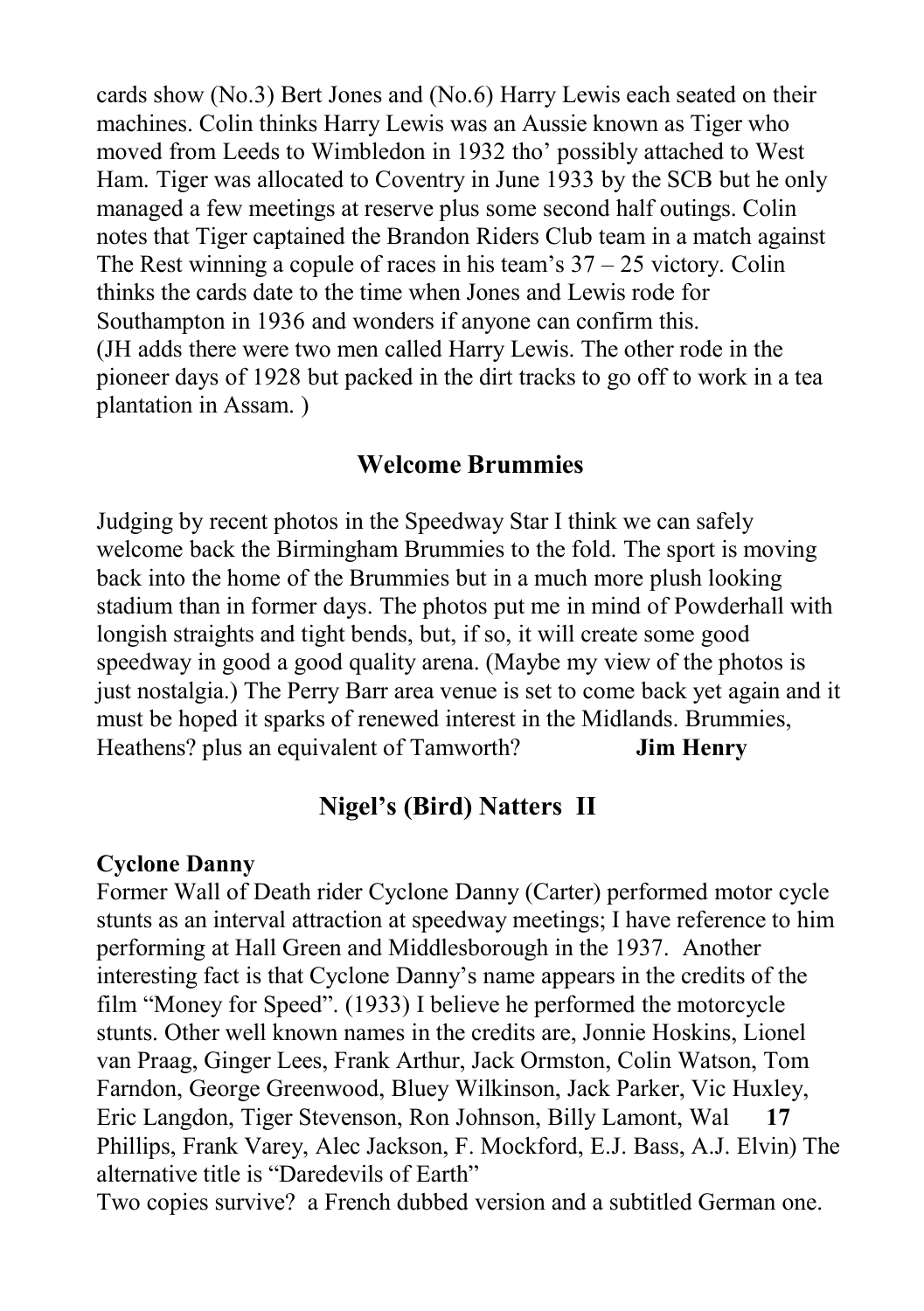I do not think the film is commercially available? I have been informed the BFI library may have a "viewing" copy.

#### **Speedway in Marseilles**

 M. A. McAvoy a man known for mechanical genius and the designing of early speedway bikes including a Laydown version also riding speedway at Wolverhampton in 1928…….was involved with promoting at Nottingham in 1929. His company 'Olympic Speedways Ltd' with £7000 of capital were building a speedway track on the site of the Tornado club's grass track, but faced with a British winter, decided that the equitable climate of the south of France would be a nice place for a second track. So he constructed one in Marseilles, which was due to open in early 1929. Apparently the sport was well received by the French. McAvoy decided to employ the services of Clem Beckett and Skid Skinner but was somewhat anxious that these two hell raisers would arrive on time and not get locked up on the way by the local gendarmes, for they were to be filmed by Pathe`.

Was this film ever made? If only we could find a copy!

This track definitely needs researching, anyone speak French? ….Volunteers for the south of France! I bet……you wish!

Although we have British Pathe`, Pathe`was originally a French company and still is, not only were they prolific makers of all types of film (dramas, documentaries, news etc.) but were also one of the biggest manufacturers of cinematographic equipment in the world. It is probable that Pathe` filmed at Marseilles. The question is how much early speedway film lies in French Pathe's archive? Before World War II there was quite a lot of speedway in places like France, Belgium, and Holland etc. British riders perhaps making up a large portion of the participants, yes difficult to research, but could be very worthwhile! What photos and film await discovery!

#### **Don Johns the first broadsider?**

History is only true until someone comes up with evidence to challenge the existing facts. This may be the case when it comes to who was the first to use the broadsiding technique. The consensus in the UK suggests that the men responsible are Americans Maldwyn Jones and Ed Brinck (Jones was of Welsh decent. ok, ok, so that wasn't hard to figure out!). American Don Johns, son of a Welsh immigrant farmer, is perhaps another candidate. 'Hard Case' Johns started riding in 1909 at the tender age of fourteen. Prize money was high in the tough and competitive world of US dirt track and board

**18** racing, fists would fly in this no holds barred atmosphere, John's fighting was as good as his racing. By 1914 his peers recognised him as the greatest dirt track rider ever. Quote:- (1914) He would ride the entire race course wide open, throwing great showers of dirt into the air at each turn.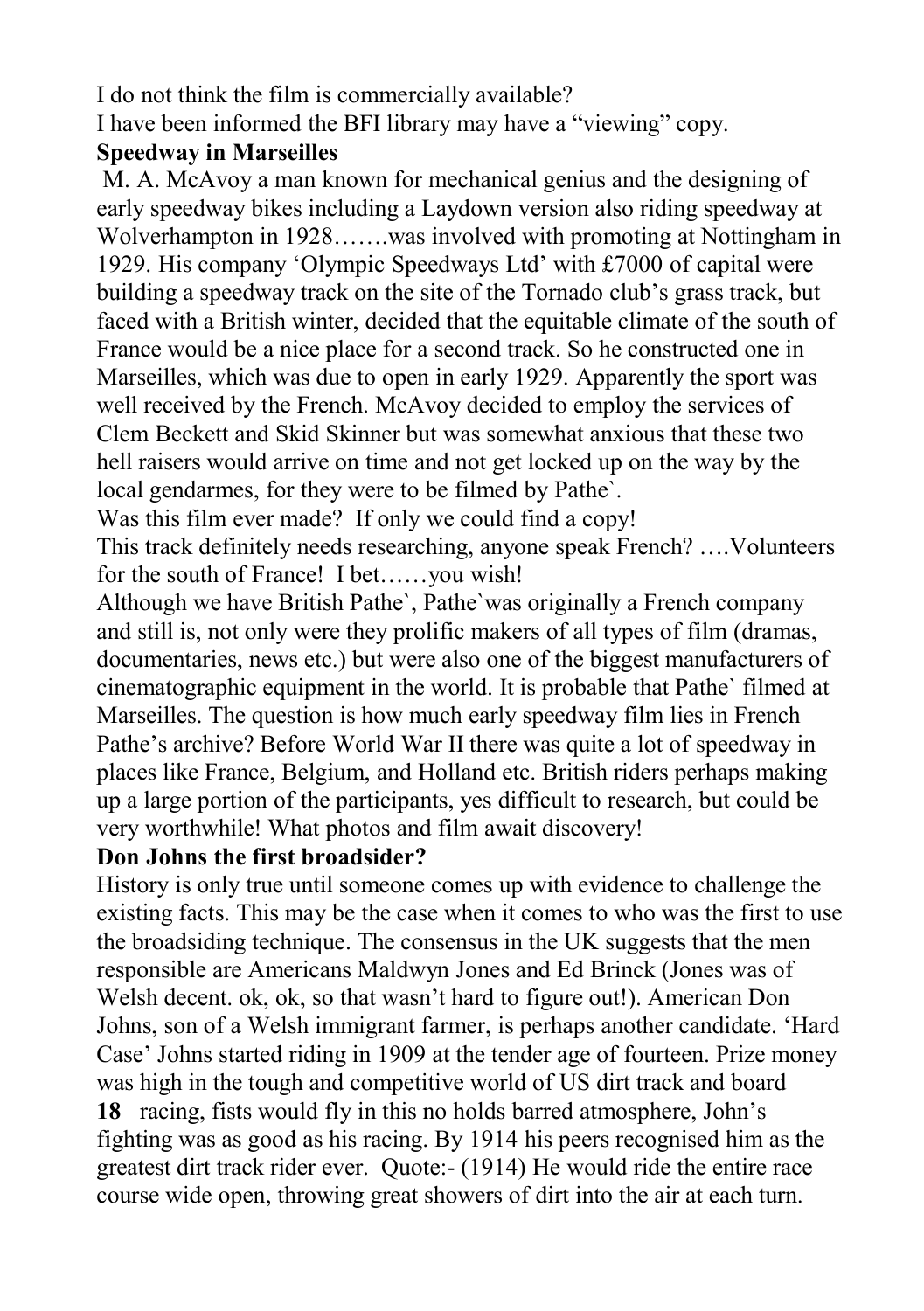-:un quote. I believe the only way you can send showers of dirt into the air on the bends is by broadsiding. Unfortunately this description is not proof, one hopes a photograph of him broadsiding will eventually turn up. In my minds eye I can see him broadsiding. The bikes had no brakes, no throttle control, the carburettors were set wide open and the only control was the cut out (kill) button. (Thanks to Daniel K. Statnekov USA)

#### **OAPS Never!**

In the "Illustrated Sporting World" 1929 journalist Lawrence Cade refers to the Stamford Bridge team as the Brigands (July 1929).This is at the beginning of league racing! In August he exclaims, 'the Brigands have avenged themselves on the Saints'. I don't think Cade invented this name. If they had been known as the Pensioners I don't think he would have referred to them as the Brigands? (It is quite common for journalists to attribute football club nicknames to speedway teams)

Stamford Bridge boss show biz impresario Claude Langdon, knowing something about entertainment is I think unlikely to have christened his team the 'Pensioners'. I now think it most probable they were known as the Brigands from the off. I believe it most likely that the Pensioners moniker was attributed by later journalists. {Note Langdon not Langton} An interesting man our Mr. Cade, for he was reporting on motorcycle events before the First World War. He claims to have sent a denunciation of what he called saucer track racing to the USA which helped get it banned, a somewhat arrogant assumption and also incorrect as this type of racing was never banned in the US. Racing on the one eighth to one quarter mile velodromes (Boards) with their 60 degree banking was indeed dangerous but only one track was ever closed by the authorities. It was considered that the small dromes were too dangerous for the speeds attained. The mile became the most common, but some reached two miles in length. Board tracks were still in use in the late 1920s. Australian Billy Galloway raced on the board and dirt tracks when he toured the USA in 1927.

It was at the Newark, New Jersey velodrome that the horrific disaster happened (1912), in which two riders and six spectators were killed. Subsequently the authorities closed the track. The grim reality of Newark and the resultant publicity marked the beginning of the decline for the short motordromes or murderdromes as the press labeled them. This was the first and only time motorcycling made the front page of the 'New York Times'. For those interested the National Newspaper Library at Colindale has **19** copies of the 'NY Times'.

# **Incy Wincy Time (Web Time)**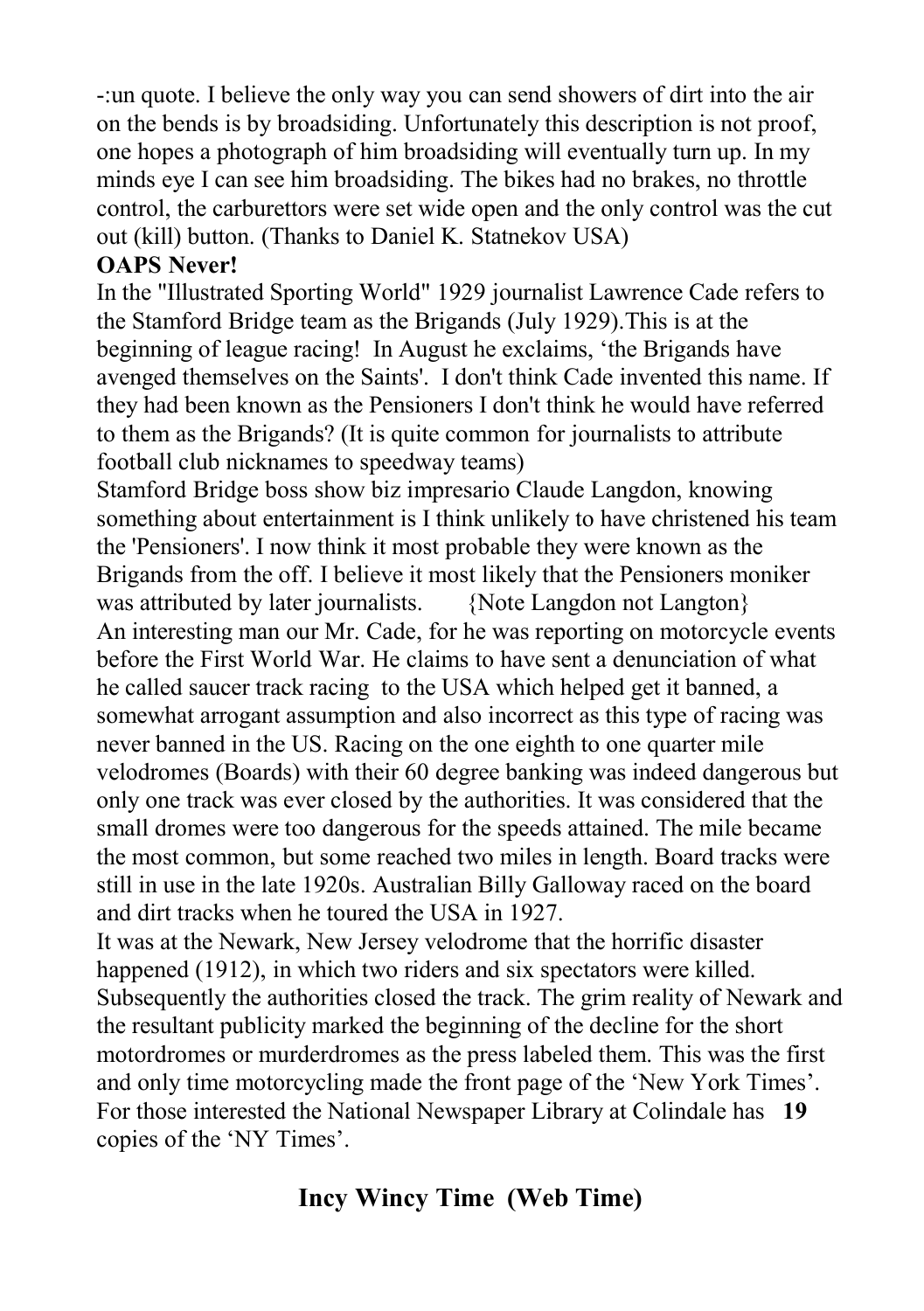The web continues apace and we start by thanking **John Jarvis** and **Robert Bamford** for the great plug for the site in the second edition of Homes of British Speedway.

The post war crew would also like to thank **Howard Jones** for printing our requests for Stoke 1947 information in the Stoke v Edinburgh programme. If you are into Cradley Heath, **Nigel Nicklin** and **Roger Beaman** added data to the site from the late 1940s and early 1950s while the same duo have added information on the post war Brummies to the site. Further raw data is coming from a number of sources including **Tony Southwart** (Bradford), **Ray Bysouth** (West Ham), **John Jarvis** (Bristol), **Peter Jackson** (London Tracks) and **Glynn Shailes** who added a pile of information to boost **Richard Hine**'s 1948 Poole data. There are also many more helping include **Charles MacKay** who has helped with Bradford data.

**Barry Stephenson** has kept the supply of Belle Vue material flowing for some time has retired and is now compiling 1954 Aces action and **Bryan Tungate** is bashing on with Norwich in the same year of 1954.

The web site has a list of those who have helped to date and it continues to grow. Sometime soon we will publish the list in the magazine. You will see that we do our best to thank everyone who contributes so we apologise to anyone we have missed.

The pre-war crew with **Bob Ozanne** at the helm continue with apace with additions featuring on a regular basis. Currently they are concentrating on the team competitions but they would love details of any other meetings between 1928 and September 1939. Can't finish without thanking **Ron McNeil**, our long suffering webmaster, who deals with all the tasks of keeping the files up to date and available and our man with the Rembrandt touch, **Eric Watson**, for the colourful opening pages.

### **Zamalek**

Despite sounding like somethink from a disc by Dave Dee, Dozey, Beaky, Mick and Titch the word is the name of a track in Cairo, Egypt which staged meetings during the winter of 1928 – 1929. **John Dixon** from Aylestone asks about this venue as he had seen a scan of a programme on Ebay and wanted clarification about this venue. I'm sure I've seen an article **20** somewhere about Zamalek written by Billy Galloway who was involved in building the track and running the meetings. **Jim Henry**

### **Auch Aye Milngavie**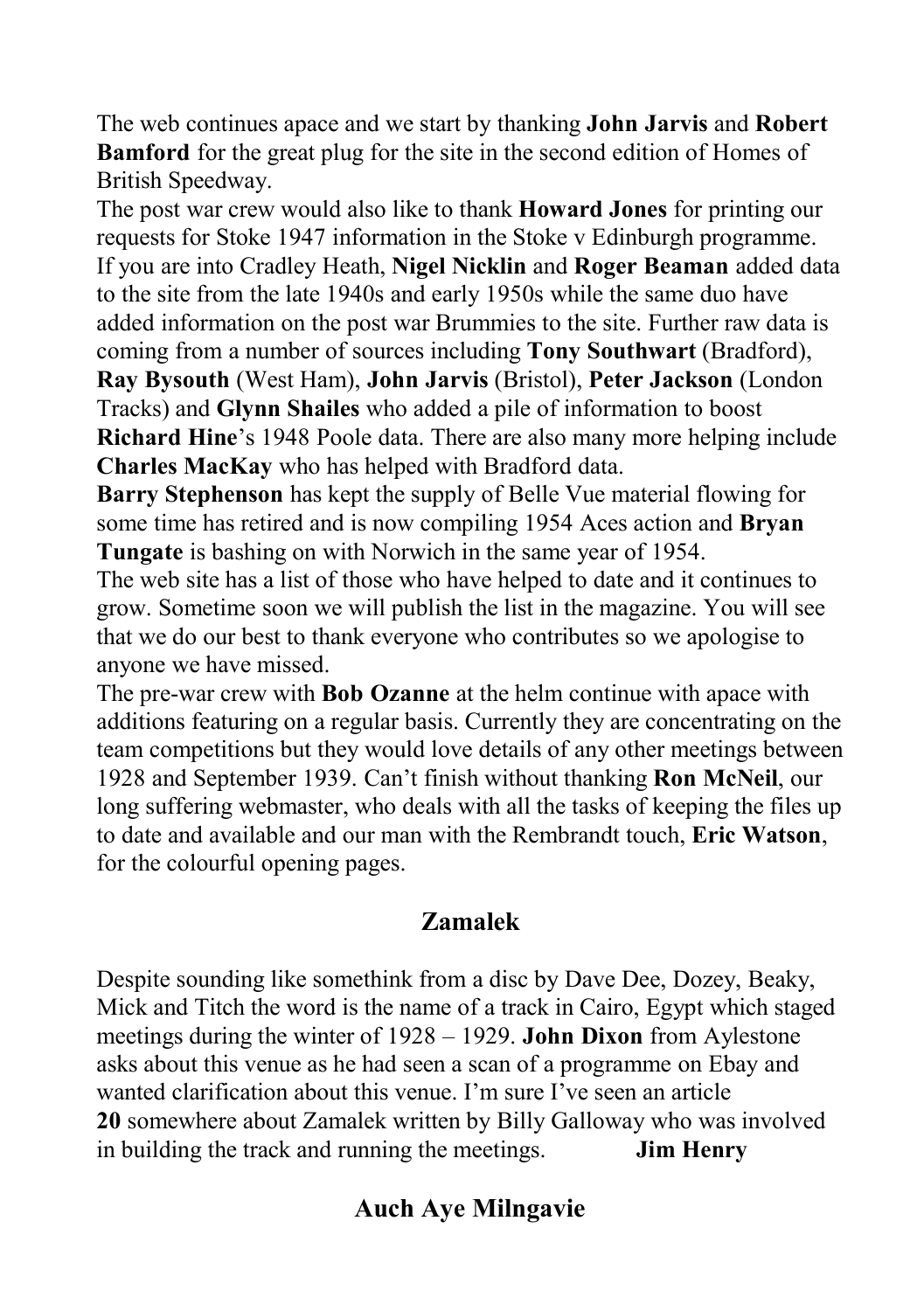For those of you from south of the Border Milngavie is pronounced Millguy. It is in the Craigmaddie part of this north of Glasgow suburb, which many would consider to be awfully posh, that Alan McFarlane boasts his own speedway track. Alan's wee 105 metre track in his front garden (and used by the man for pure enjoyment) was featured in The Sun on 20 December 2006 in an article written by Jeff Holmes (One time editor of the Glasgow Tigers programme). Alan, who got planning permission for his garden track, has used 18 tonnes of scalpings (run of quarry crusher material) and 45 tonnes of shale from near Armadale to build his circuit. The track has been used by Les Collins, George Stancl, Shane Parker and other lesser experienced men, one of whom demolished a bit of the fence and ended up in the burn (stream) next door. John Jarvis, the keen track collector, has had an inkling about Alan's track for a while and at last, thanks to The Sun, it has outed. (Could Alan be forgiven for gardening at this track ? – sorry.) **Jim Henry**

#### **All Time World Championship**

#### Match Report by **Keith Farman**

Heat 1 At the first bend Williams goes wide and takes Young to the fence and he then streaks away leaving Young in last place. Young riding the outside is past Price at the start of the second lap. On the last lap he goes round Williams who tries to stop him leaving a gap on the inside that Parker nips through to gain second place. Young, Parker, Williams, Price- 68.8 Heat 2 Fundin get a fast start and on the second lap Briggs spots an opening on the inside that he took at full bore. Fundin was then on the outside, and trying to come back on the line-but by then Briggs had levelled with him. Fundin still kept making for the line, trying to come across Briggs. In fact Fundin was crowding Briggs at this junction. Then while Briggs maintained his straight course down the straight they seemed locked together as they raced into the pits bend. Fundin had no hope of staying on, as he lost control for a split second, and went spinning crazily round like a top and goes down. The race is stopped with Fundin lying in a heap by the side of the air fence, where he stays for some time before he gets to his feet. Les Mullins helps him back to the pits and he receives a big cheer from his fans. The referee, Tony Steel, takes some time to make a decision but after watching the replays from the Sky Sports, he excluded Fundin from the re-run. This **21** announcement is met with a torrent of booing. Fundin and his helpers are on the phone to Steel arguing that Briggs was at fault, but Steel would not change his decision, and a furious Fundin throws down the phone and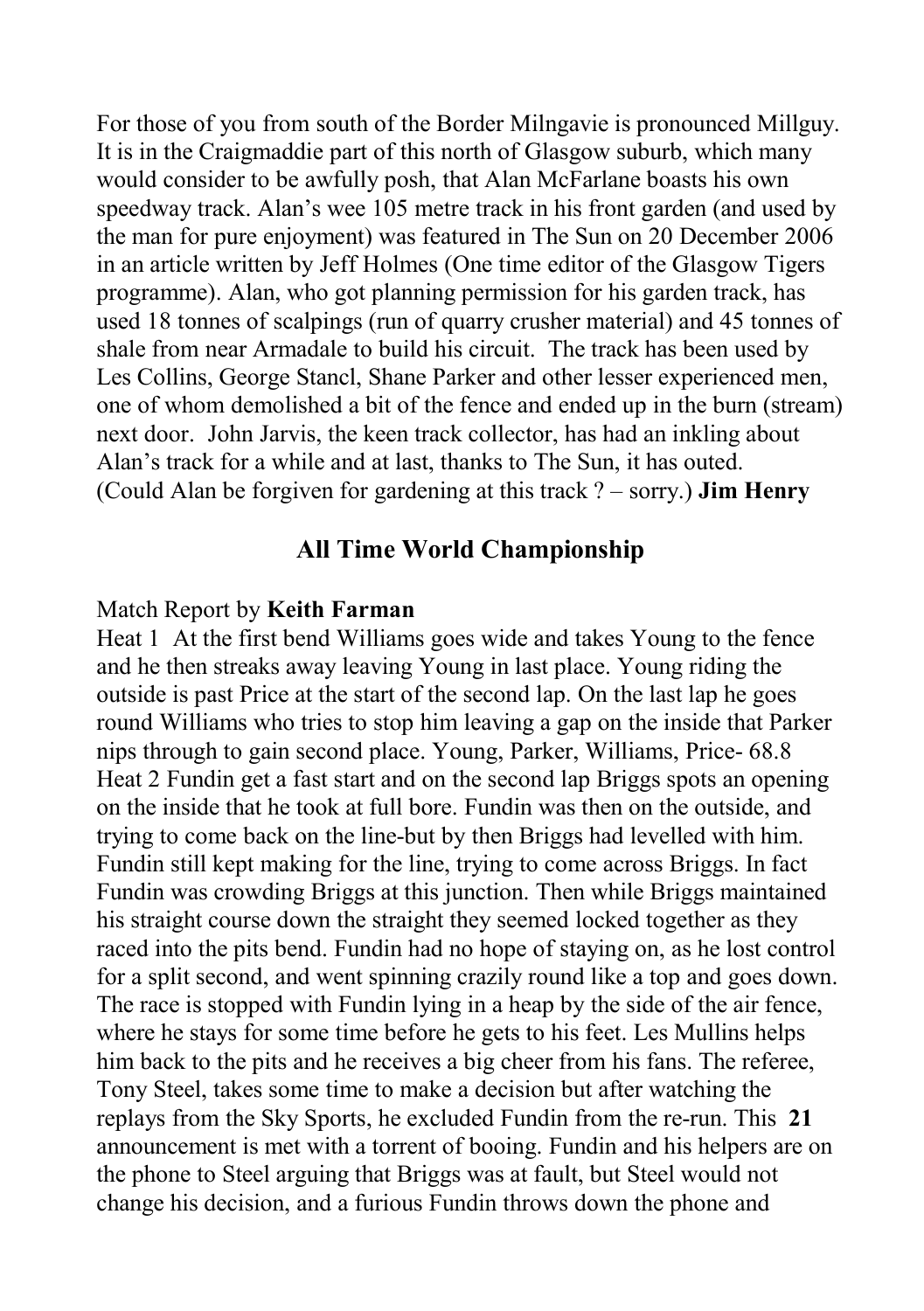walked back to see that Mullins was checking his bike In the re-run Craven, who has the outside gate finds that without Fundin off gate 3 that he has a lot of room going into the first bend. He gets a flyer and this time Briggs has no answer, as Craven wins easily and in doing so he breaks the track record by 0.2. Craven, Briggs, Moore, Fundin Ex- 66.6

Heat 3 Mauger all the way from Olsen, with Penhall taking Gundersen on the run in to the line. Mauger, Olsen, Penhall, Gundersen  $-67.0$ 

Heat 4 Rickardsson gets a fast start with Nielsen putting in a good challenge. Rickardsson, Nielsen, Crump, Collins – 67.5

Heat 5 Nielsen out again but is beaten by the fast starting Mauger with Briggs having a real go to pass Nielsen.Mauger, Nielsen, Briggs, Parker – 67.4

Heat 6 Rickardsson wins from his favoured gate one from Olsen and Moore with Price tailed off. Rickardsson, Olsen, Moore, Price 67.2Heat 7 A very determined Fundin streaks away from the start and makes light of his previous fall as he wins by 60 yards and he equals the track record set up by Craven in heat 2. Young takes Penhall on the last lap. Fundin, Crump, Young Penhall – 66.6

Heat 8 Craven at his spectacular best wins in another fast time from Gundersen with Collins taking Williams on the last lap. Craven, Gundersen, Collins, Williams – 66.8

Heat 9 Moore gets a fast start and leads all the way with Penhall passing Parker and Collins on the third lap. Moore, Penhall, Parker, Collins 67.6 Heat 10 Briggs roars round Gundersen on the second lap with Crump getting close to Gundersen on the last lap with Price again in last place. Briggs, Gundersen, Crump, Price – 67.2

Heat 11 Craven from the inside gate gets to the bend just before Mauger and wins in another fast time as he again equals the track record of 66.6 Rickardsson, who did not look happy off the outside gate just cannot make any impression and he cannot find away round Young. Craven, Mauger, Young, Rickardsson – 66.6

Heat 12 It's Fundin again in a fast time as he beats Nielsen with Olsen easily beating Williams. Fundin, Nielsen, Olsen, Williams 66.8

Heat 13 Fundin is out again. This time it's a battle between the two "Super Swedes" with Fundin winning all the way. No one would think that Fundin

**22** was injured in his first race, as he had to set a new track record of 66.2 to defeat his Swedish challenger, who was five yards behind at the flag. Fundin, Rickardsson, Gundersen, Parker.

Heat 14 Nielsen makes a brilliant start from gate 2 and holds off the determined challenge by Craven. Nielsen, Craven, Penhall, Price – 67.2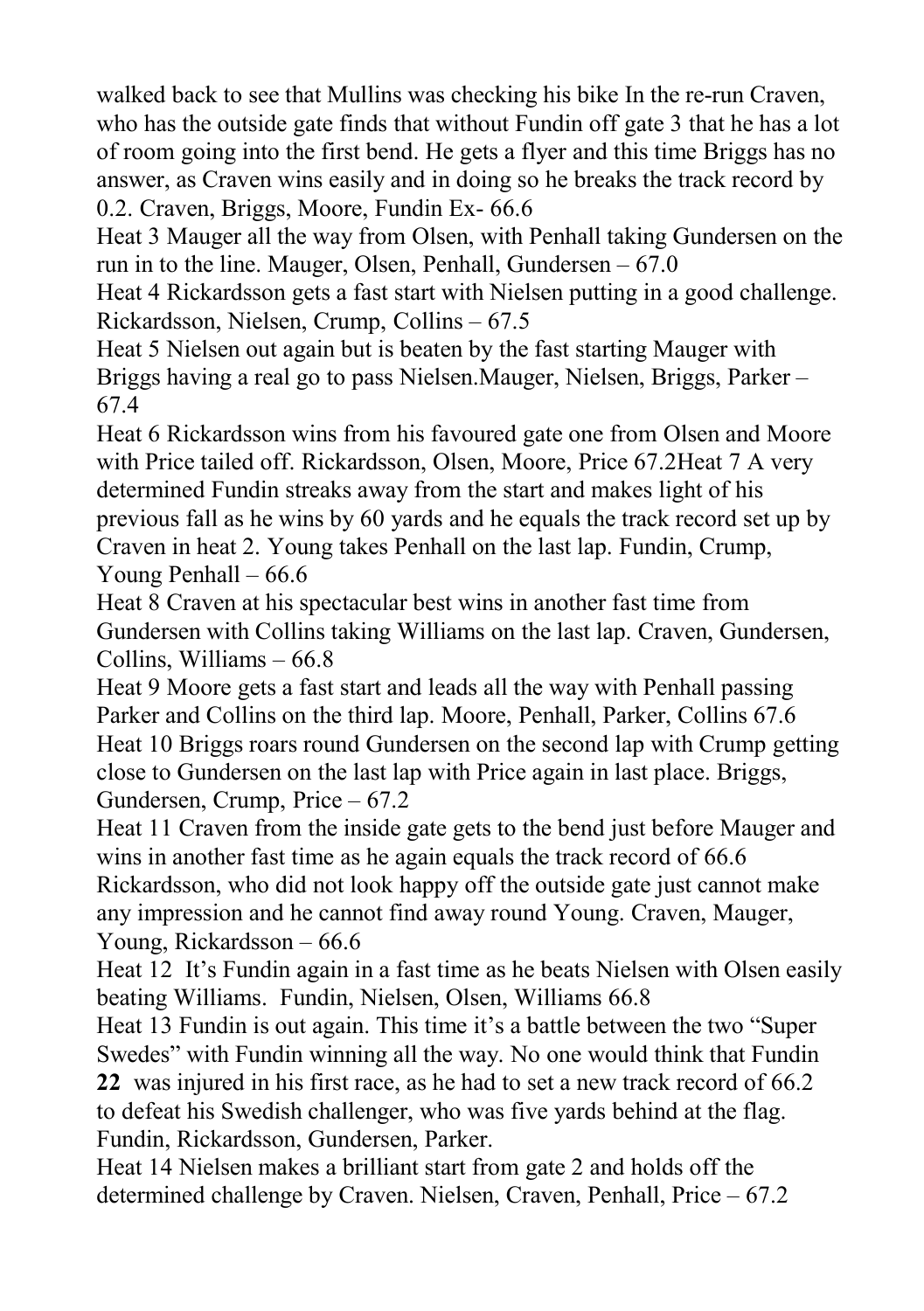Heat 15 Briggs and Olsen pass and re-pass with Briggs just getting the verdict on the run in to the line. Briggs, Olsen, Young, Collins – 67.4 Heat 16 From the inside gate its an easy win for Mauger. Crump almost gets Moore on the line Mauger, Moore, Crump, Williams 67.2

Heat 17 Craven is winning when his bike goes bang on the last bend. Crump in second moves wide taking Olsen with him and Parker took full advantage of the gap and just gets to the line first. Parker, Olsen, Crump, Craven – 67.8 Heat 18 Fundin rides round Mauger on the first bend and it leaves Mauger chasing shadows as he again lowers the track record with Collins an easy third. Fundin, Mauger, Collins, Price – 66.2

Heat 19 Moore never in the hunt against Nielsen with Young taking Gundersen on the third  $lap - 67.2$ 

Heat 20 After a ding-dong struggle Rickardsson just gets home in front of Briggs, with Penhall making no headway on the top two. Rickardsson, Briggs, Penhall, Williams – 67.2

First Semi-Final The first Semi looks the stronger of the two. It's Rickardsson V New Zealand. Mauger picks gate one and gates like a rocket with Rickardsson looking for an opening that just is not there. Briggs gets by Rickardsson on the third lap but Rickardsson goes high on the third bend and seems to ride off the air fence to pass Briggs in a spectacular move as he wins by inches. Moore was always last. Mauger, Rickardsson, Briggs, Moore – 66.8

Second Semi-Final Fundin and Nielsen into the first bend neck and neck, but its Fundin who pulls away to win again as he brings the track record down to 66 seconds. A great scrape for third place that is eventually won by the spectacular English star Craven from Olsen. Fundin, Nielsen, Craven, Olsen – 66.0

Final The crowd is buzzing as the four greats line up for the start of the Final. As the top scorer Mauger got the pick of the gates and takes gate one. He spends a lot of time with his gamesmanship at the gate as he continually rolls up and down. When the tapes final go up he gets a jet propelled start and leads into the first bend with a two-yard lead. But he does not pull away from Fundin who catches up on the second lap. Going into the third bend Fundin makes a move to go inside but it seems that there is no gap there. Somehow Fundin makes one by going over the white line with his foot and front wheel. Mauger seemed shaken by this audacious move and moves **23** out as Fundin roars under him. This leaves a gap that Rickardsson takes full advantage of and he then sets off after Fundin, but it's a vain hope and he still had to hold out Mauger and Nielsen was also up very close. Fundin wins by 30 yards, with the other three very close at the flag. The crowd are all up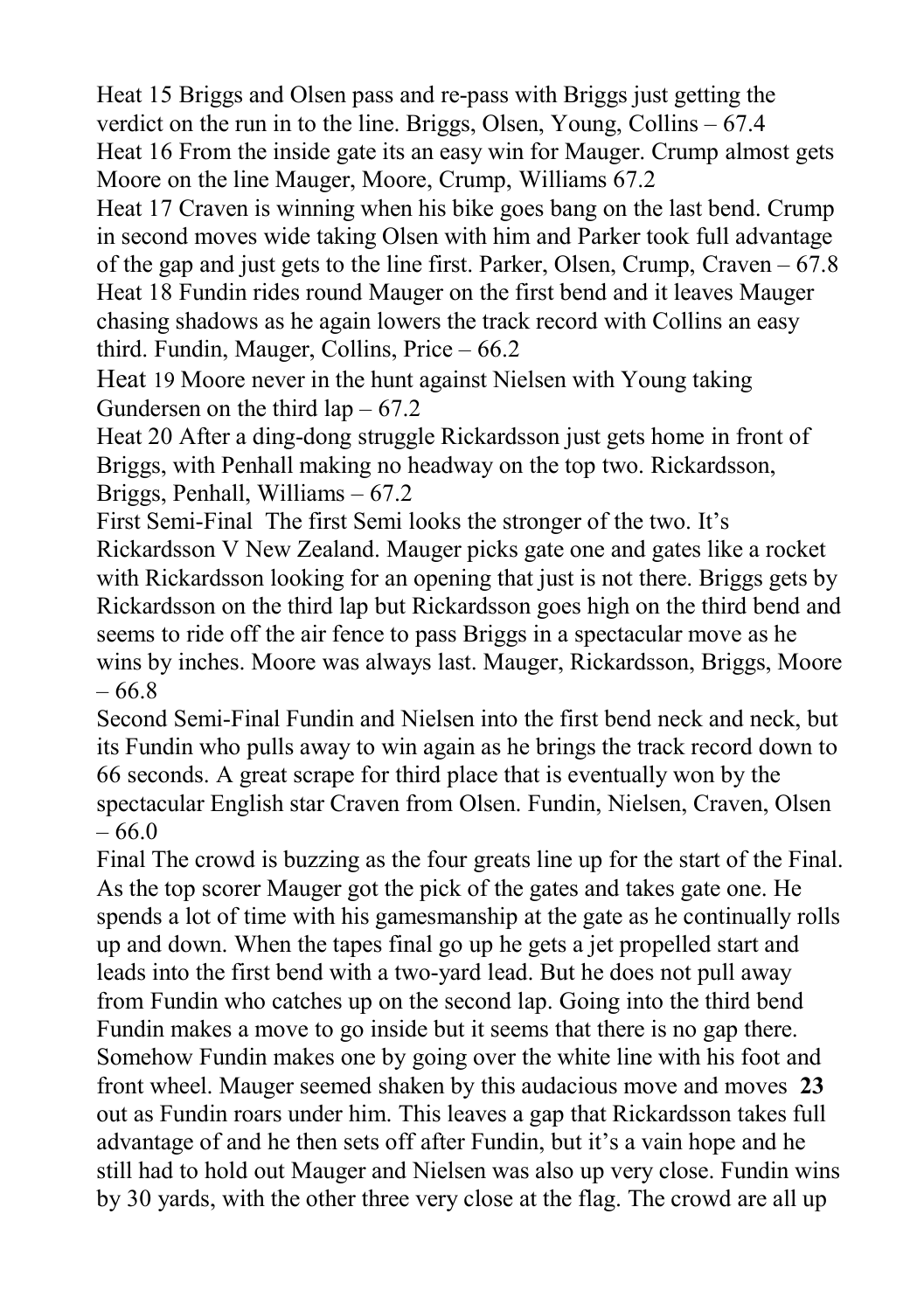at the end cheering a great champion and they all gasp as the time is announced as Fundin had again lowered the track record to under the 66 seconds barrier to an amazing time of 65.9 Fundin, Rickardsson, Mauger, Nielsen –  $65.9$ 

At the pits gate Fundin was given the traditional bumps by the riders and warmly congratulated by his rivals. It was noticeable that Briggs went up to Fundin and shock his hand as the first race crash was just one of those hard racing moments.

With the crowd cheering the Queen presented a smiling Fundin, who was still limping from his first race crash, with the All Time World Championship.

Later at the reception the Duke of Edinburgh was seen in deep conversation with the reserve Vic Dugan as they reminisce about when the Duke had presented Duggan with the British Riders Championship in 1948. The Royal Princess who had been excited by the thrills of the sport had promised to come again. Prince Harry was all for having a go and "Buster" Chapman who overheard this remark was in like a flash. "We run training Schools at the Norfolk Arena and you would be very welcome to have a go." As the Norfolk Arena was near Sandringham and Harry would be there at Christmas "Buster" suggested "that if the weather was ok then Harry could have a go behind closed doors, if he so wished." Ove then volunteered to give Harry "a few tips" and the daredevil Prince was more than happy to agree to this. **KF** (Fantasy Speedway if you like but clearly Keith has put a bit of thought into this. We are sure we could all have a go at this as, to be fair, Keith has not looked at any real pre-war candidates. Once we have all the data into the web site maybe we could look at this and be able to compare riders on the basis of the calculated match average. (**Editors**))

**Deadline for items for next edition is : 30th April 2007 Web Master Ron McNeil Contact at info@speedwayresearcher.org.uk The Speedway Researcher is edited and published by : Graham Fraser Jim Henry 7b Bruce Street, 90 Greenend Gardens, Stirling, FK8 1PD Edinburgh, EH17 7QH 24 Tel : 01786 471992 Tel : 0131 664 7185**